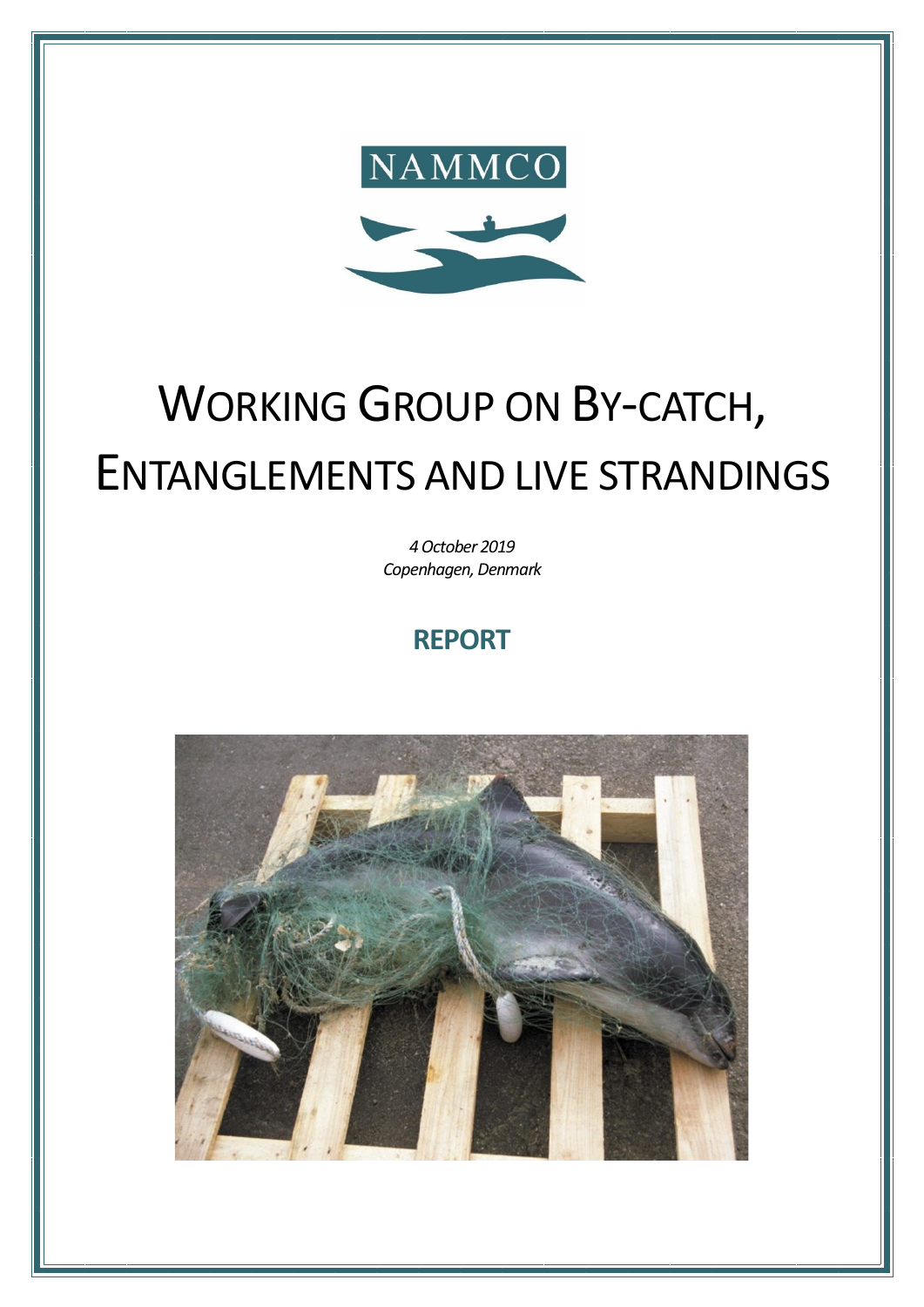NAMMCO Working Group on By-catch, Entanglements and Live strandings, October 2019

© North Atlantic Marine Mammal Commission

#### **Please cite this report as:**

NAMMCO-North Atlantic Marine Mammal Commission (2019). Report of the Working Group on By-Catch, Entanglement and Live strandings October 2019, Copenhagen, Denmark.

Available a[t https://nammco.no/topics/bycels-reports/](https://nammco.no/topics/bycels-reports/)

#### **DISCLAIMER:**

The content of this report contains the view of the Working Group and does not necessarily represent the views of the NAMMCO Council.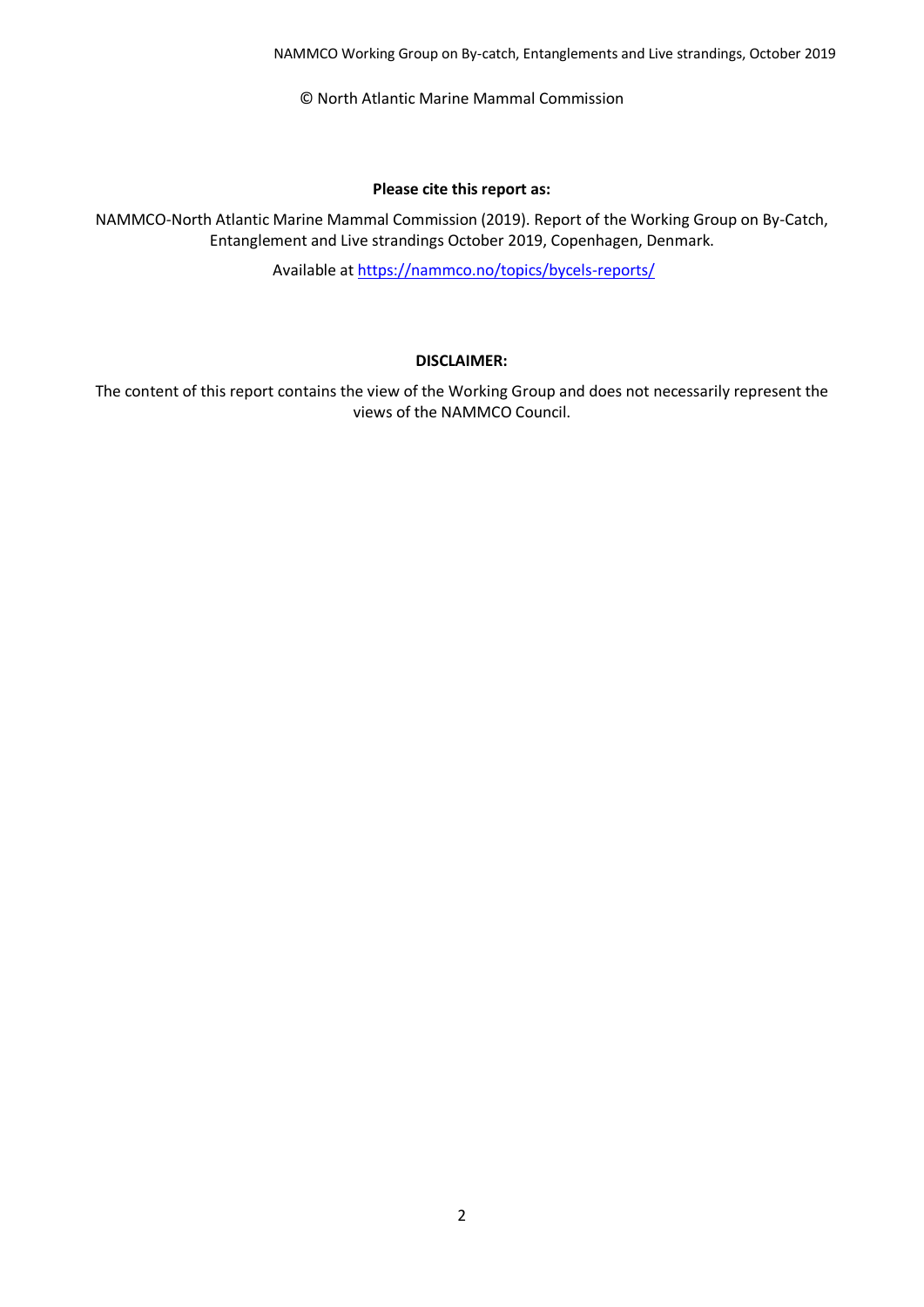## **TABLE OF CONTENTS**

| $\Omega$ . |  |
|------------|--|
| 1.         |  |
| 2.         |  |
| 3.         |  |
| 3.1        |  |
| 3.2        |  |
| 3.3        |  |
| 4.         |  |
| 5.         |  |
| 5.1        |  |
| 5.2        |  |
| 5.3        |  |
| 6.         |  |
| 7.         |  |
| 8.         |  |
| 9.         |  |
|            |  |
|            |  |
|            |  |
|            |  |
|            |  |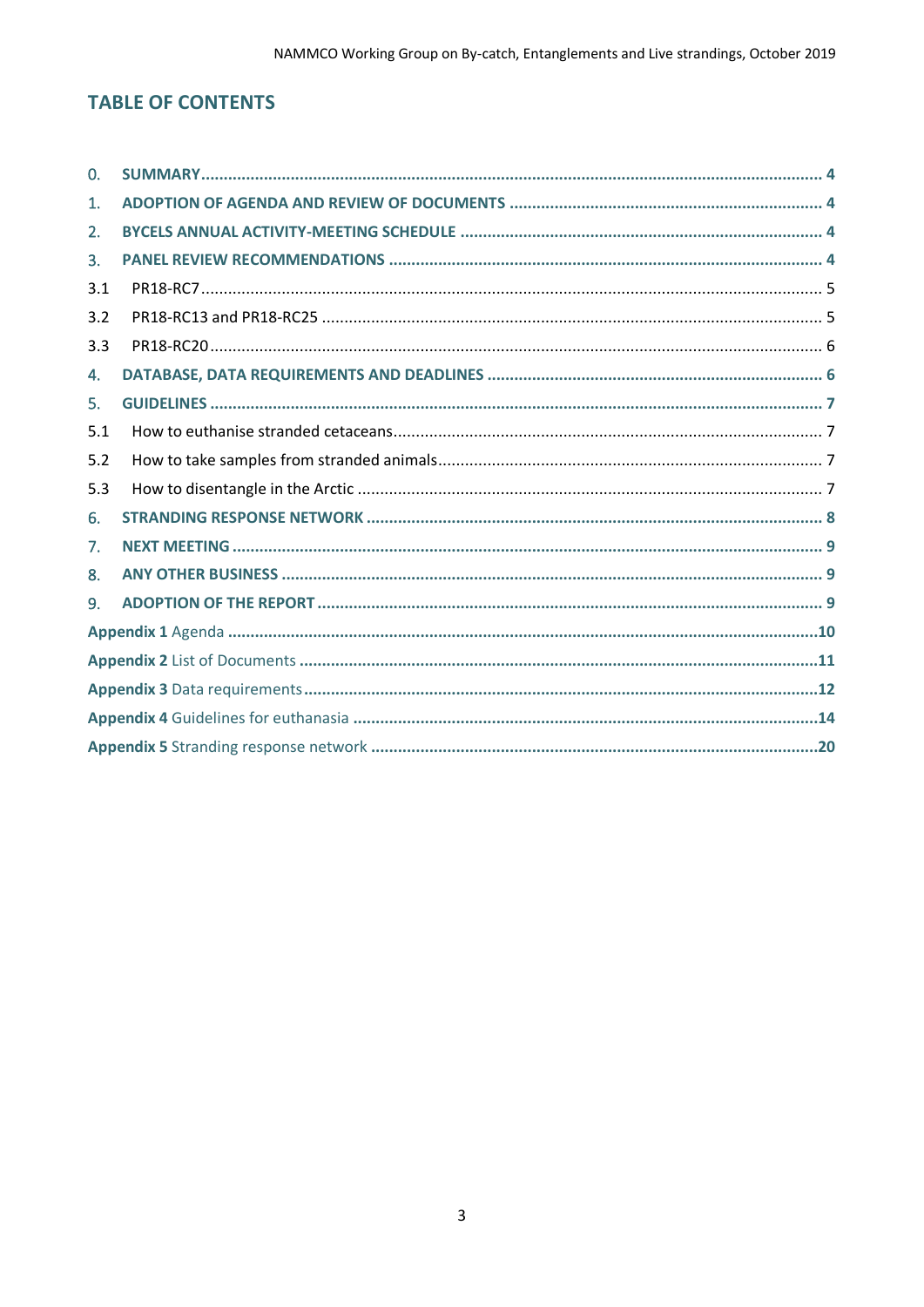## <span id="page-3-0"></span>0. **SUMMARY**

The Working Group on By-catch, entanglements and live strandings (BYCELS) met on 4 October 2019 at the Greenlandic Representation in Copenhagen, Denmark.

Present were Guðni Magnus Eiríksson, Chair (Iceland), Kathrine A. Ryeng and Hild Ynnesdal (Norway), Nette Levermann (Greenland), Signar Petersen (Faroe Islands) and Bartal Kamban (NAMMCO intern) and Charlotte Winsnes from the Secretariat.

#### **Actions arising from the meeting**

#### **Secretariat**

- Circulate word file with compilation of all text on website to members asap
- Draft bullet point list for safety issues related to disentanglement events

#### **All members**

• Deadline 30 October: review all current text and information on the website

## <span id="page-3-1"></span>1. **ADOPTION OF AGENDA AND REVIEW OF DOCUMENTS**

The Chair, Guðni Magnús Eiríksson, opened the meeting, the agenda was adopted with the inclusion of information on stranding incidents in Iceland under agenda item 8, Any other Business (appendix 1). The list of documents reviewed (appendix 2), noting that documents NAMMCO/CHM/CIO/BYCELS-2019-01 draft annual time schedule and NAMMCO/BYCELS-2019-01/05 draft guidelines disentanglement in the Arctic were not prepared.

## <span id="page-3-2"></span>2. **BYCELS ANNUAL ACTIVITY-MEETING SCHEDULE**

BYCELS agreed that it would be beneficial to identify an annual time schedule of meetings and tasks. Among the considerations were issues like the deadline for annual reporting of data for the SC CHM/CIO/ BYCELS and meeting dates of Council, CHM and BYCELS.

Winsnes informed that the Scientific Committee is requesting a change of annual meeting schedule from November to spring. The issue will be forwarded to FAC for consideration at their upcoming November meeting, and depending on the outcome, will have effect on the Council meetings as of 2021. Furthermore, BYCELS was informed that CIO and CHM had agreed to propose 1 February as the deadline for submitting data from member countries.

BYCELS agreed to the following schedule for 2020:

#### **2020**

- 1 February deadline for submission of National Progress Reports from member countries.
- 8 11 February meetings of CIO/CHM/BYCELS, exact dates to be confirmed
- 16 19 March Council 28
- Skype meetings if needed

## <span id="page-3-3"></span>3. **PANEL REVIEW RECOMMENDATIONS**

The Working Group (PRWG) reviewing and following up on the recommendations from the Performance Review Panel is seeking the views of NAMMCO subsidiary bodies on the recommendations specific to their areas of work. These inputs will represent an important input to the PRWG formulation of follow up actions to be forwarded to Council.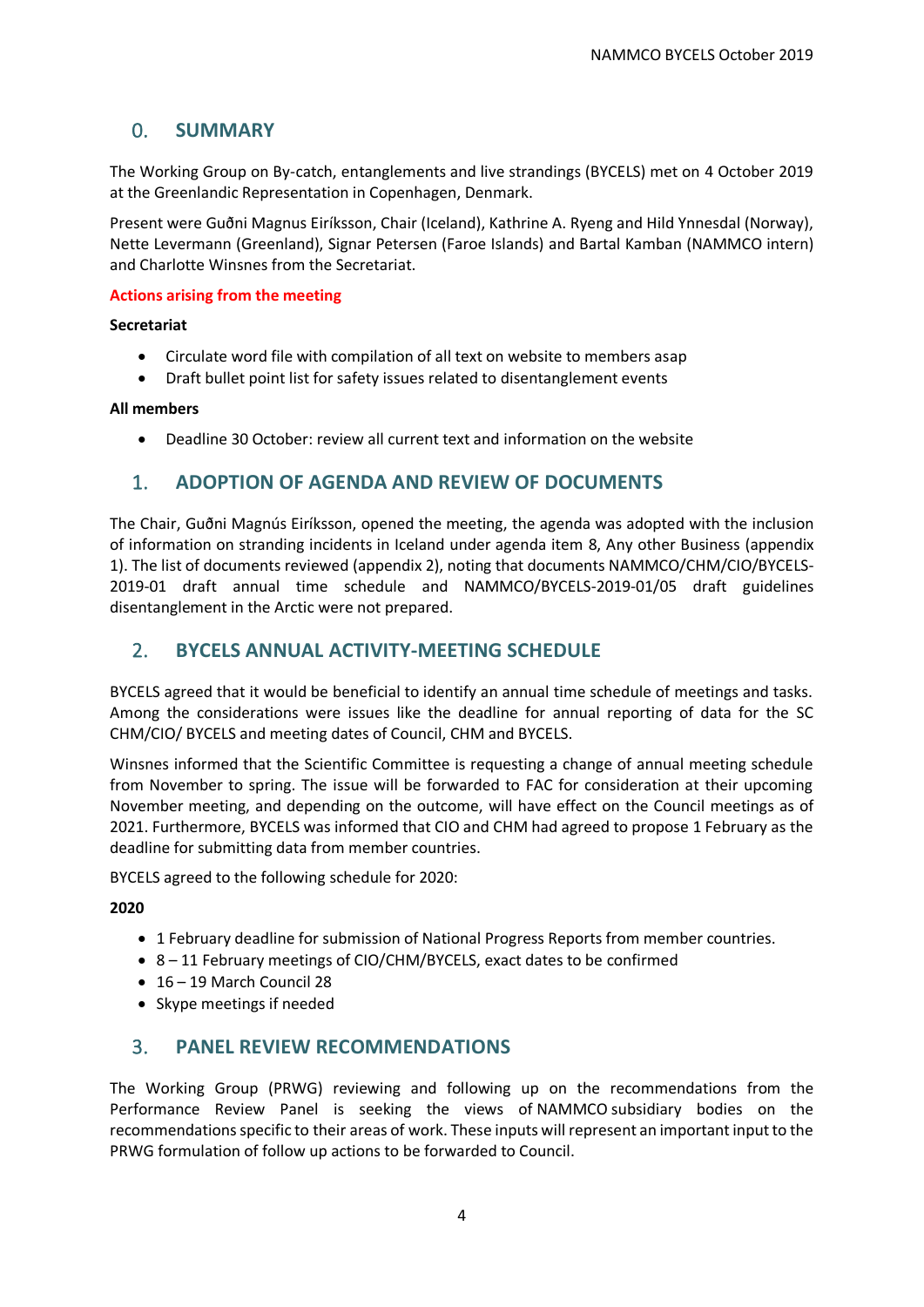Document NAMMCO/CIO-2019-03/03 contained the letter from PRWG requesting BYCELS to address recommendations related to the committee. Additional documents considered under this agenda item were NAMMCO/PRWG19-01: the full report of the Performance Review Panel and NAMMCO/PRWG19-01: the report of the June meeting of the PRWG.

PRWG had asked BYCELS to consider the following when addressing the forwarded recommendations:

- the relevance of the recommendations,
- inform of further issues they have identified specifically related to specific recommendations but also in general within the work of their committee,
- propose ways for implementing the recommendations and improving processes if relevant.

Recommendation identification key PR18-RCXX reads Performance Review 2018-recommendation number. The section below includes summaries of the recommendation and the PRWG's comments to the recommendations and response by CIO.

#### <span id="page-4-0"></span>**3.1 PR18-RC7**

*Recommendation to establish a formal procedure to review and update the NAMMCO website regularly. It was suggested that Committees together with the Secretariat periodically reviewed and endorsed their relevant sectors.* 

**PRWG comment:** The website is the most important visibility and outreach tool of NAMMCO. Its content should be correct and updated. The Committees should be the guarantee of the quality of its content. The review of the content should be one of their recurrent tasks.

#### **BYCELS response:**

- a) BYCELS considered the recommendation highly relevant
- b) No further issues were identified
- c) BYCELS agreed to recommend the following 3-step process for its work to ensure the quality of the content on the website:
	- 1. to review all current text and information related to BYCELS on the website.
	- 2. make reviewing new information on the website a standard agenda item for the annual meeting of the committee. If needed, this may also be done by correspondence intersessional
	- 3. consider how to make the work of BYCELS more visible

BYCELS agreed to endeavour to finalise step 1 by the end of 2019. To accomplish this, members were tasked with reviewing all current text and information by 30 October 2019. The Secretariat had made an overview of all links related to BYCELS and to facilitate the editing process further the Secretariat would compile all information into one document and circulate it to BYCELS as soon as possible after the meeting.

#### <span id="page-4-1"></span>**3.2 PR18-RC13 AND PR18-RC25**

*Recommendation related to the question of standardising data reporting from Parties to the Committees, ensuring data quality and storage. It also recommended working with other relevant IGOs (IWC) to avoid overlaps in deadlines and facilitate the data submission process.* 

**PRWG comment**: The priority is to ensure a reliable database (storage of data) with guidelines on data quality and sharing.

BYCELS response:

- a) BYCELS considered the recommendation highly relevant
- b) BYCELS strongly emphasised the importance of safe storage of data with suitable platform to ensure standardisation, continuity and accessibility. BYCELS also recommended that the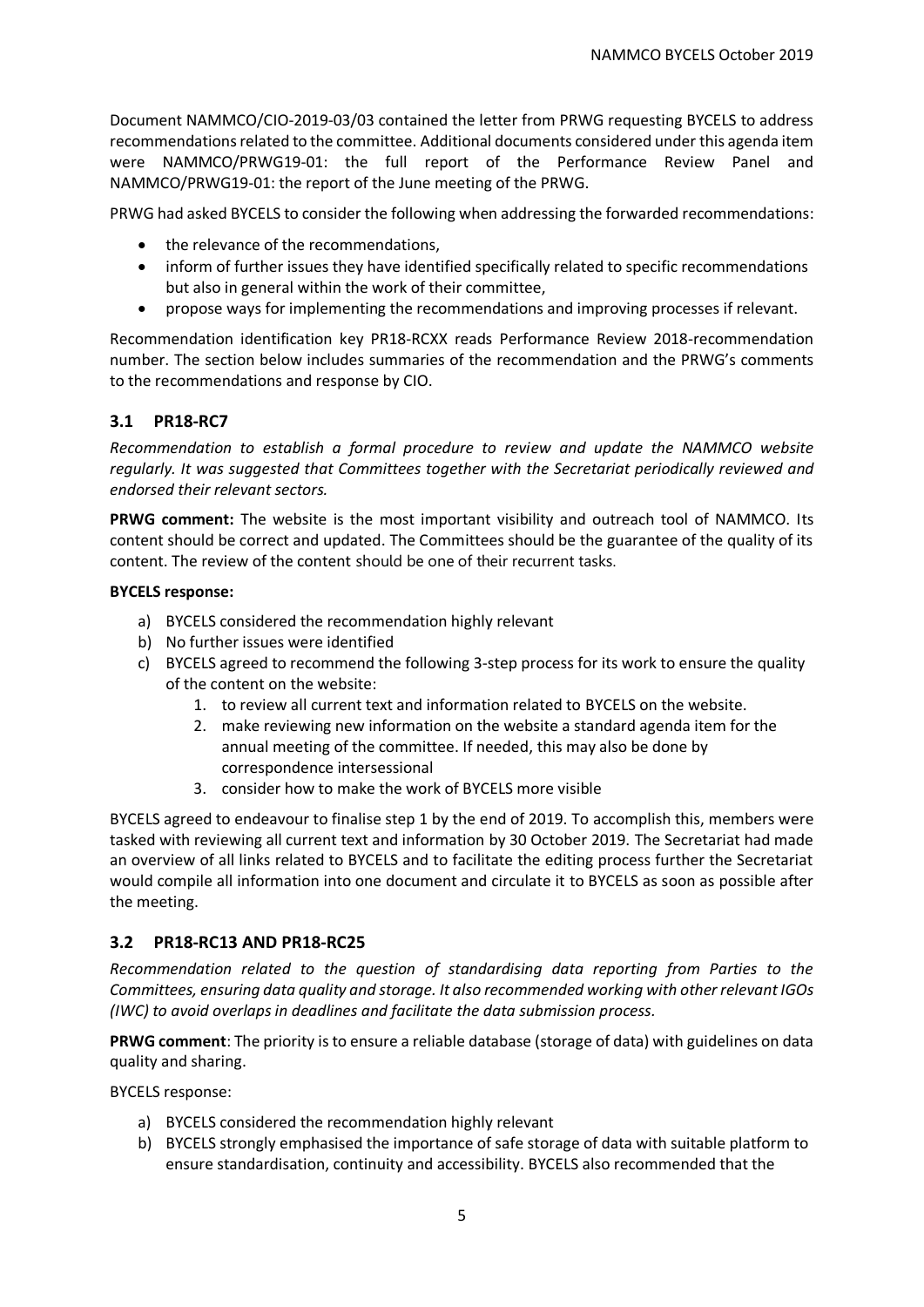Secretariat look at how data storage is handled in comparable fisheries organisations (NEAFC, NAFO, IWC)

c) BYCELS drew attention to the already ongoing work undertaken by the committee to standardise annual reporting of data from Parties by extending the national progress reports to also include data from CIO/CHM/BYCELS in addition to SC. This work entails identification of which data should be submitted and in what format, one annual deadline for data submission and how and in which form the submitted data can become publicly available on the website.

#### <span id="page-5-0"></span>**3.3 PR18-RC20**

The recommendation was not part of the ones forwarded by PRWG to BYCELS. However, CIO had been asked to consider the recommendation and had concluded that it belonged to BYCELS.

*The Panel noted the low number of strandings reported and the absence of information on hunting effort and ship strikes in the NAMMCO data spreadsheet. Measures of hunting effort related to catches of some species could be obtained relatively easily from analyses of hunting licenses issued, logbooks and inspection and observation reports and interviews with hunters. The Panel recommended that ship strikes be reported more consistently.*

**PRWG comment:** a question of data quality.

#### **BYCELS response:**

- a) BYCELS found the recommendation to report ship strikes in a defined standardised manner relevant and within its area of responsibility
- b) The magnitude of the problem in member countries was discussed and it was noted that more information is needed on whether reported incidents were individual cases or if it happens frequently in certain hot spots or ship lanes
- c) NAMMCO member countries do not have regulations for reporting of ship strikes thus reporting has been based on voluntary and random. BYCELS recognised that much work has been carried out by IWC and others on the issue of ship strikes. IWC has a global ship strike database functional since 2007. In 2019 a joint Workshop was held with IUCN and ACCOBAMS discussing ship strike hot spots.

## <span id="page-5-1"></span>4. **DATABASE, DATA REQUIREMENTS AND DEADLINES**

BYCELS in cooperation with CHM and CIO had recommended to Council to synchronise the submission of standardised data from all committees. The proposal, endorsed by Council 27, was to extend the current National Progress Report to include the required annual data reporting from all committees.

Document NAMMCO/CHM/CIO/BYCELS-2019-02 contained the previously identified data requirements, and BYCELS discussed and finalised the relevant parts (by-catch, entanglements, stranding and ship strike). Levermann pointed to the IWC consensus entanglement response data form from *The Global Whale Entanglement Response Network* (GWERN)*,* an initiative under the IWC. Norway and Greenland are on the mailing list of GWERN and it was recommended that the Secretariat should be on the same list. BYCELS agreed to use the categories and format as defined in appendix 4 – for the reporting of 2019.

BYCELS also discussed the deadline for submission of the data. Currently the deadline for NPR is 1 March. However, taking into consideration that all required data would be available and accessible by 1 February making it possible to schedule meetings from early February as opposed to one month later, BYCELS agreed to propose 1 February as the annual deadline.

The issue of developing a database with the Secretariat as depository had not been discussed by Council 27. BYCELS underlined that the important part is to collect standardised data that allow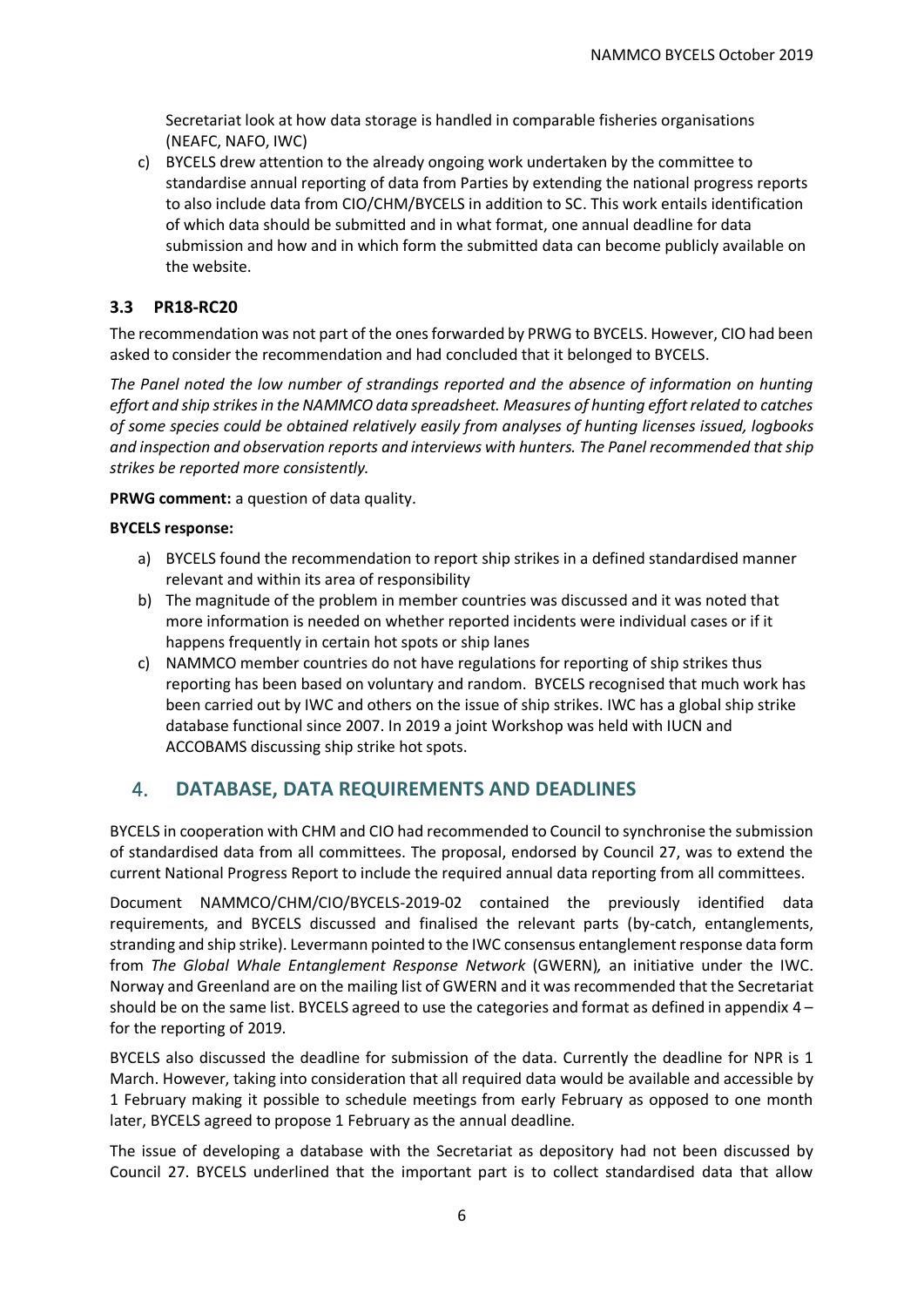comparisons between countries. The specific platform where the data are stored should be defined at some stage but the essential issue for the committee is the quality and accessibility of the data.

## <span id="page-6-0"></span>5. **GUIDELINES**

BYCELS had previously agreed to develop guidelines on how to euthanise live stranded cetaceans, how to take samples from stranded animals and how to disentangle large whales in the Arctic.

Various guidelines developed by IWC, ASCOBANS and others had been reviewed with the aim of identifying procedures and actions for recommendation to NAMMCO members. Greenland had requested easily accessible guidelines for practical use for trained wildlife officers and hunters.

#### <span id="page-6-1"></span>**5.1 HOW TO EUTHANISE STRANDED CETACEANS**

In preparation for the meeting Ryeng and Winsnes had developed document NAMMCO/BYCELS-2019- 01/04 on euthanising stranded cetaceans. The guidelines built on the Norwegian guidelines «Dyrevelferdsmessig forsvarlig håndtering av levende strandet hval, hval i oppdrettsmerder og hval viklet inn i fiskeredskaper i sjøen» published in 2017 by the Norwegian Directorate of Fisheries.

BYCELS discussed the draft. It was emphasised that the guidelines related to cetaceans and not all marine mammals. BYCELS furthermore agreed to recommend the following general rules:

- stranded large cetaceans are in terminal condition under most circumstances. For animal welfare as well as human safety reasons, any attempt to refloat and release such animals should not be conducted. If the whale does not refloat on its own after one tidal cycle, euthanasia should be considered if trained personnel and suitable equipment for euthanasia is available
- Methods for chemical euthanasia of large cetaceans are being tested in other countries but are currently not sufficiently developed and should not be used.

The agreed upon guidelines, depicted in appendix 3, will be forwarded to Council.

#### <span id="page-6-2"></span>**5.2 HOW TO TAKE SAMPLES FROM STRANDED ANIMALS**

Several internationally agreed protocols and guidelines on how to sample stranded animals exists ranging from the simplest scenario to a full necropsy. BYCELS therefore agreed that there was no need to develop more guidelines for sampling but rather recommend that members use the most recent recognised protocol when a situation occurred. Attention was drawn to the 2019 ASCOBANS report/paper: Best practice on cetacean post-mortem investigations and tissue sampling, as this built on the most up to date knowledge and practices.

#### <span id="page-6-3"></span>**5.3 HOW TO DISENTANGLE IN THE ARCTIC**

IWC is one leading actor when discussing disentanglement. To disentangle large whales is dangerous, and human injuries and deaths have occurred even with experienced people involved. Thus, in recognition of this no guidelines on how to perform disentanglement or the specific equipment used for disentanglements is made public available, only best practice guidelines referring to general safety, personnel management and equipment, types of platforms etc. The IWC guidelines emphasise that they are made to provide principles and guidelines for trained personnel to safely and effectively respond to reports of entangled live whales at sea. The objective of an entanglement response is to remove all detrimental entangling gear safely from the whale and learn as much from the entanglement as possible to ultimately prevent entanglements from occurring. Actions by untrained persons can worsen an entanglement and put human lives at risk. Therefore, the IWC and coordinator of The IWC Expert Advisory Panel on Entanglement Response, David Mattila, do not give detailed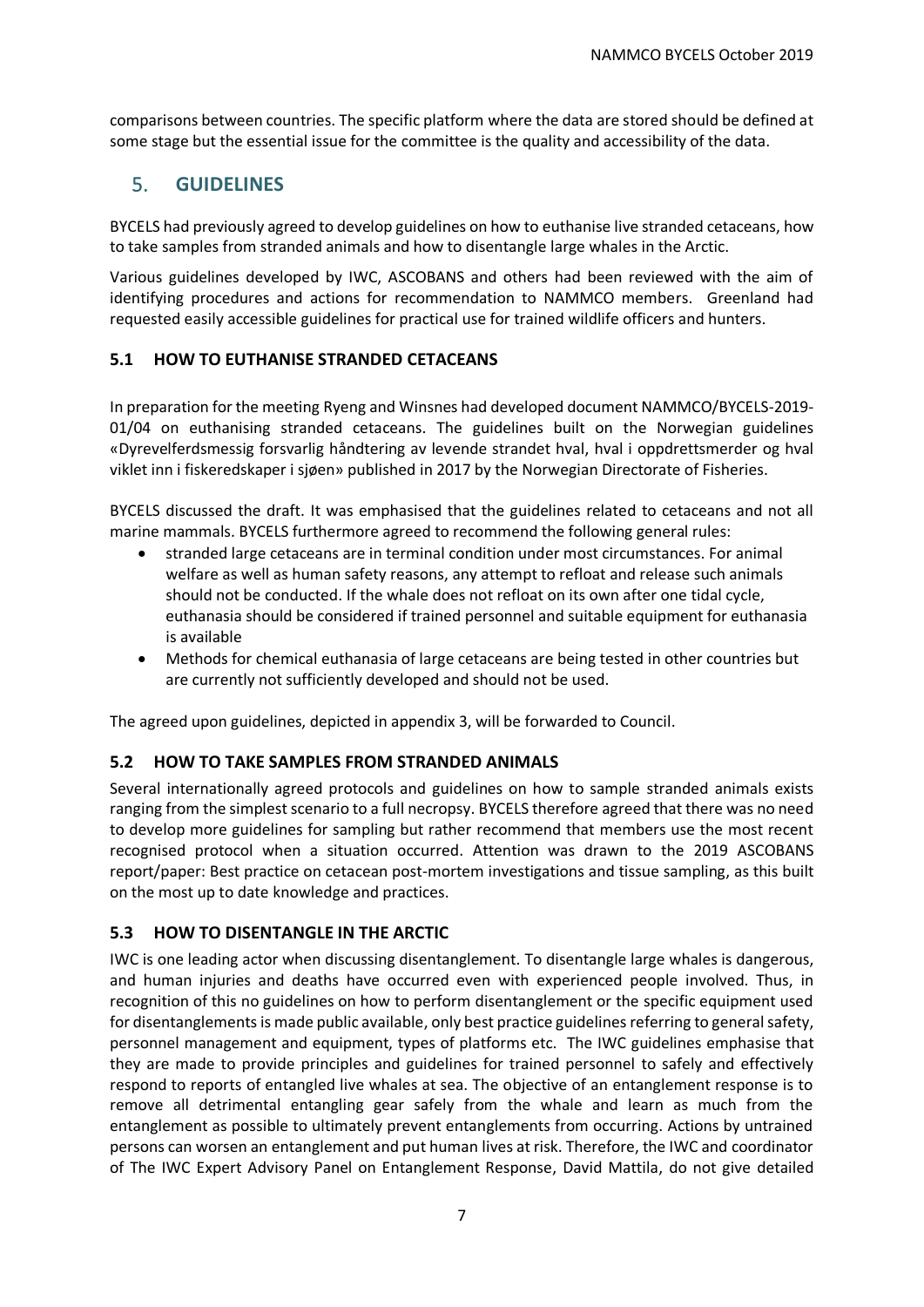instructions on how to disentangle but state that specific disentanglement procedures should be addressed through a thorough and strict training programme.

Greenland and Norway have both organised this training programme lead by Mattila, and BYCELS had previously discussed developing guidelines especially for the Arctic.

BYCELS agreed that the significant factors characterising the Arctic are light conditions and temperature. Rescue operations, at least in Norway, would mostly take place in wintertime with few hours of daylight and sometimes under very low temperatures with resulting challenges e. g. like handling equipment with big gloves. The long coastline in Greenland and hereby the difficulties in getting trained personnel to an entanglement event complicates the situation.

BYCELS revisiting the rational for making guidelines for actions that should not be conducted without prior training and professional knowledge on how to act and agreed to concur with the sentiment expressed by IWC and others i.e. that such guidelines might prompt untrained personnel to try disentanglement with a very high risk to human lives and to worsen the situation for the entangled whale.

Greenland expressed an interest of developing a bullet point list of things to remember when such situations arise. Several years have passed since the training course was held and few wildlife officers who were trained by Mattila had been involved in disentanglements. Thus, it was argued that an easily accessible bullet point list highlighting safety issues for personnel would increase the readiness and capability of the wildlife officers to such incidents in Greenlandic waters.

BYCELS agreed and asked the Secretariat to draft such a list for review at the next meeting.

## <span id="page-7-0"></span>6. **STRANDING RESPONSE NETWORK**

The Secretariat had been tasked to look at how existing stranding response networks were set up and how they operated. The following networks had been looked at:

- JOHNA in New Zealand [https://www.projectjonah.org.nz/,](https://www.projectjonah.org.nz/)
- CSIP in the UK [http://ukstrandings.org/,](http://ukstrandings.org/)
- Scottish Marine Animal Stranding Scheme, [http://www.strandings.org/.](http://www.strandings.org/)
- Marine Mammal Health and Stranding Response Program Marine in the US [https://www.fisheries.noaa.gov/national/marine-life-distress/marine-mammal-health-and](https://www.fisheries.noaa.gov/national/marine-life-distress/marine-mammal-health-and-stranding-response-program)[stranding-response-program](https://www.fisheries.noaa.gov/national/marine-life-distress/marine-mammal-health-and-stranding-response-program)
- IWC<https://iwc.int/strandings-initiative>

BYCELS had received as background documentation documents BYCELS/2019-01/FI04: British Divers Marine Live Rescue guidance stranded animals and BYCELS/2019-01/FI05: IWC Workshop "Harmonising Global Strandings Response" 7 December 2019, Barcelona which would aim to synergise existing initiatives in marine mammal emergency response and to identify what is required to coordinate, support, enhance and globalise the response to strandings.

BYCELS was informed that the IWC WS was held as part of the Society for Marine Mammalogy biannual conference where NAMMCO would be represented by Desportes. Desportes will therefore attend the WS and report back to BYCELS.

Based on the acquired information, Ryeng and Winsnes had drafted document NAMMCO/BYCELS-2019-01/06 on how to set up stranding response networks and what to report and where to store the data.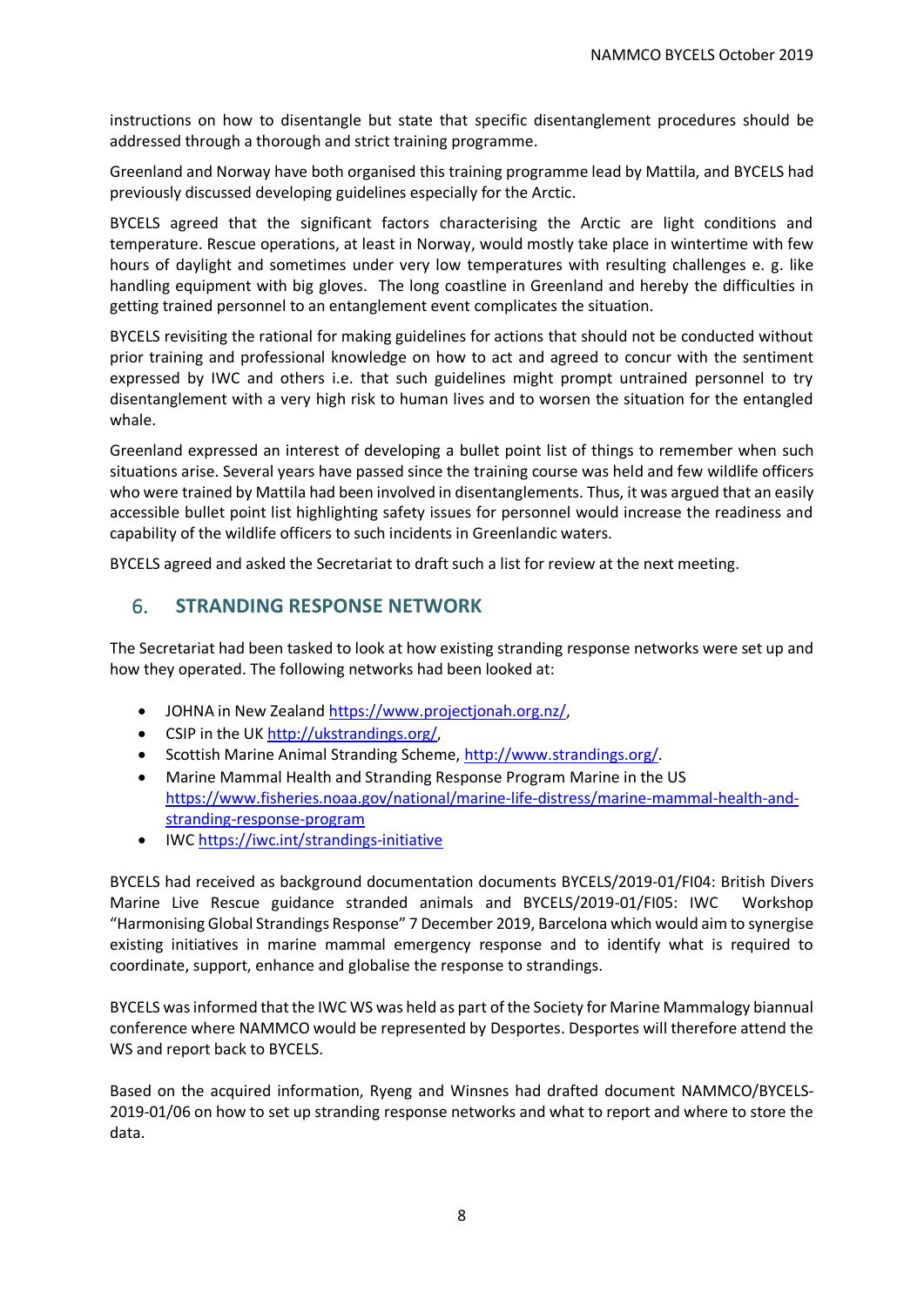BYCELS discussed the draft aimed at the member countries for their use should they decide to set up a stranding response network. The document gave some guiding principles on how to organise a response network (define coordinating authority/where to call, identify management area and volunteer units within each area, items for reporting, how to store data, development of information material etc). The reviewed draft with edits and comments incorporated is attached as appendix 5.

BYCELS thanked Ryeng and Winsnes for their work and agreed to forward the revised text to the member countries for their use and comments.

## <span id="page-8-0"></span>7. **NEXT MEETING**

The next meeting will be held back to back with CIO and CHM in the period 8-11 February in Reykjavik, Iceland. Exact date to be confirmed after consultation with CHM and CIO.

## <span id="page-8-1"></span>8. **ANY OTHER BUSINESS**

Eiríksson informed of an unusually high frequency of mass strandings that had taken place in Iceland in recent months. During the last six months there had been three incidents of mass strandings (pilot whales) in Iceland attended to by rescue teams. In Iceland a process of establishing stranding response network led by a veterinarian Þóra J. Jónasdóttir (Icelandic food and Veternary Authority) is ongoing. One challenge faced by the network has been a potentially long response time due to distances. In the same period there have been reports of 10 other incidents that were not attended (with one or a small number of animals).

The increase in numbers of stranding has raised the attention of strandings in Iceland, both with respect to handling the situation but also in view of prevention and what causes these events. Institute of Marine Research have collected data from the three strandings and these will be reported to NAMMCO at 1 February 2020.

Levermann drew attention to a news alert from NOAA Fisheries with respect to an unusual mortality event of Arctic seals, https://www.fisheries.noaa.gov/alaska/marine-life-distress/2018-2019-ice-sealunusual-mortality-event-alaska.

NAMMCOs participation in the recent FAO Expert Meeting to "Develop Technical guidelines to reduce bycatch of marine mammals in capture fisheries" was mentioned and the approved report was shared.

## <span id="page-8-2"></span>9. **ADOPTION OF THE REPORT**

The report was adopted by correspondence on 25 November.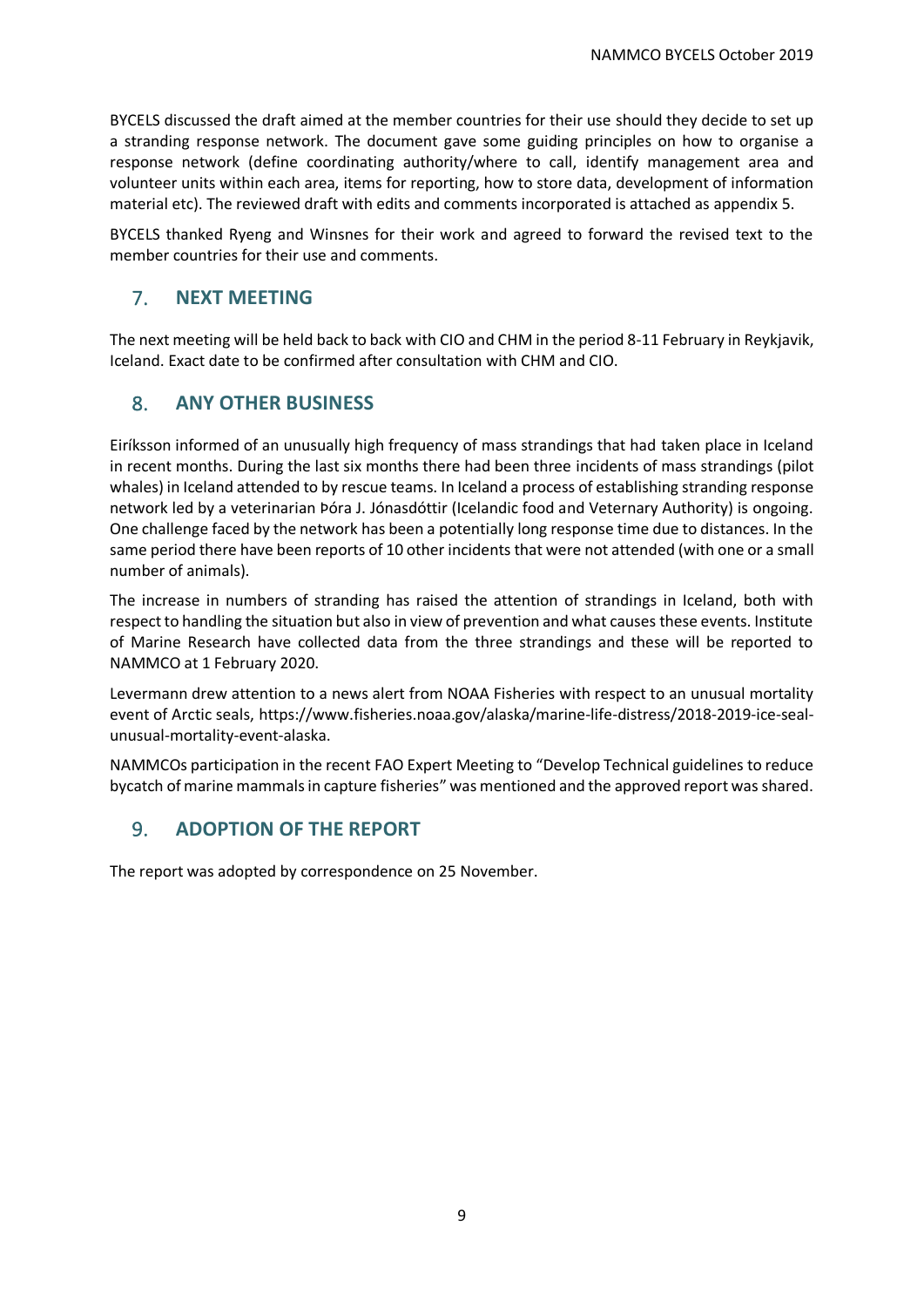## **AGENDA**

#### <span id="page-9-0"></span>**1. ADOPTION OF AGENDA AND REVIEW OF DOCUMENTS**

**2. COMMITTEE ANNUAL ACTIVITY-MEETING SCHEDULE**

#### **3. PANEL REVIEW RECOMMENDATIONS**

- **3.1** Recommendation pertaining to area 7 in document NAMMCO/BYCELS-2019-02/03 on procedure for website updating
- **3.2** Recommendations pertaining to area 1 and 3 in document NAMMCO/BYCELS-2019-02/03 on data quality

#### **4. DATABASE, DATA REQUIREMENTS AND DEADLINES**

- **5. GUIDELINES**
- **6. STRANDING NETWORK**
- **7. NEXT MEETING**
- **8. ANY OTHER BUSINESS**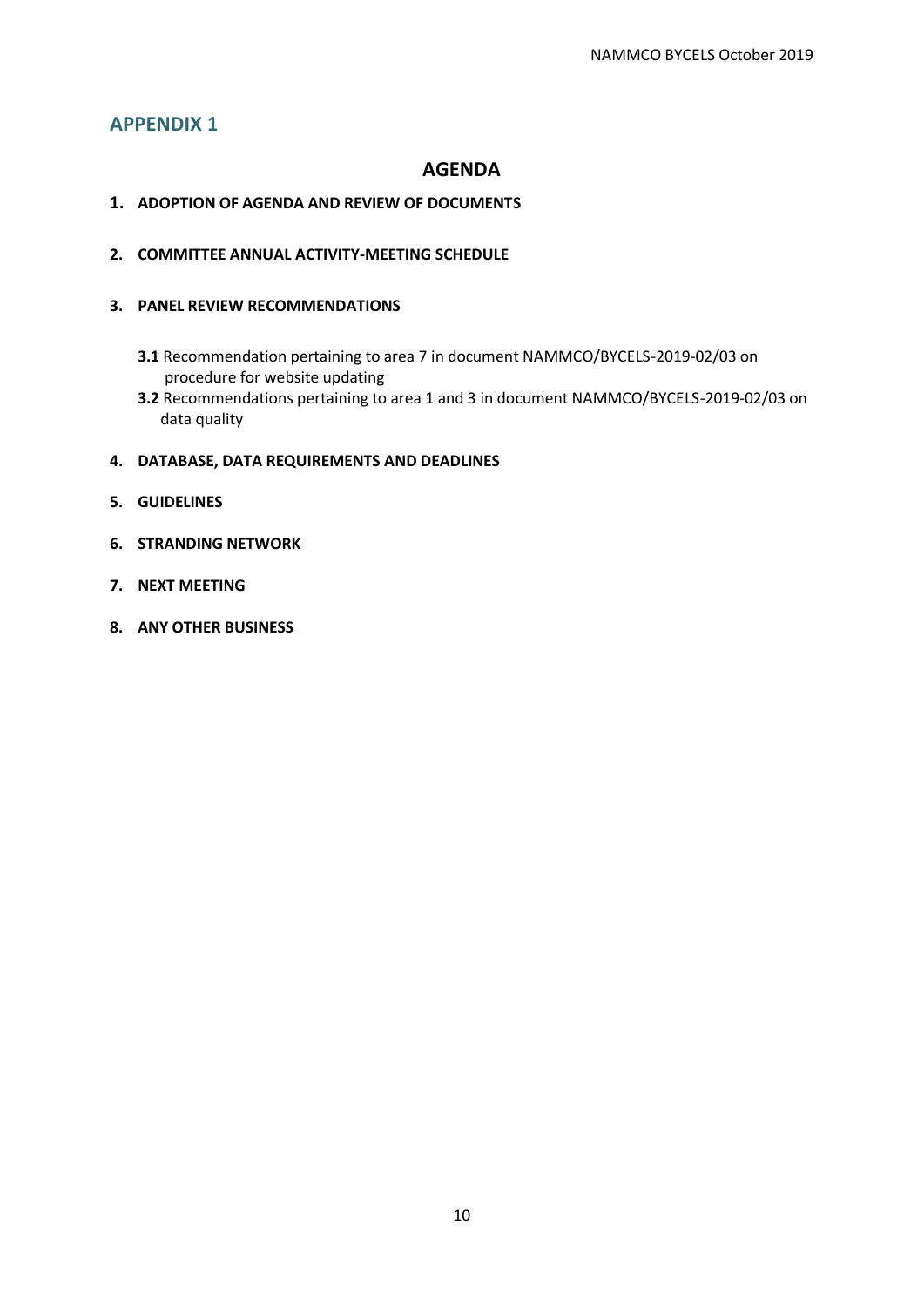## **LIST OF DOCUMENTS**

#### <span id="page-10-0"></span>**Working Documents**

| Doc. No.                          | <b>Title</b>                                                          | Agenda<br>itm  |
|-----------------------------------|-----------------------------------------------------------------------|----------------|
| BYCELS/2019-01/01                 | Draft Agenda                                                          | 1              |
| BYCELS/2019-01/02                 | Draft List of Documents                                               | $\mathbf{1}$   |
| BYCELS/2019-01/03                 | Letter from Working Group on Performance Review<br>report - follow up | 3              |
| BYCELS/2019-01/04                 | Draft guidelines euthanising live stranded animals                    | 5              |
| BYCELS/2019-01/05                 | Draft guidelines disentanglement in the Arctic $-$ not<br>prepared    | 5              |
| BYCELS/2019-01/06                 | Draft guidelines on stranding networks                                | 6              |
| NAMMCO/PRWG19-01                  | Report of the PRWG meeting June                                       | 3              |
| NAMMCO27-2019                     | Report of the Performance Review Panel                                | 3              |
| NAMMCO/CHM/CIO/BYCELS-<br>2019/01 | Draft annual time schedule - not prepared                             | $\overline{2}$ |
| NAMMCO/CHM/CIO/BYCELS-<br>2019/02 | Data needs all committees                                             | 4              |

#### **For Information Documents**

| Doc. No.            | <b>Title</b>                                                                                                                                                                     | Agenda<br>item |
|---------------------|----------------------------------------------------------------------------------------------------------------------------------------------------------------------------------|----------------|
| BYCELS/2019-01/FI01 | Report of previous meeting (2018)                                                                                                                                                |                |
| BYCELS/2019-01/FI02 | ASCOBANS: Best practice on cetacean<br>post-mortem<br>investigations and tissue sampling                                                                                         | 5              |
| BYCELS/2019-01/FI03 | Norwegian Directorate for Fisheries: Dyrevelferdsmessig<br>forsvarlig håndtering av levnede strandet hval, hval i<br>oppdrettsmerder og hval viklet inn i fiskeredskaper i sjøen | 5              |
| BYCELS/2019-01/FI04 | British Divers Marine Live Rescue guidance stranded<br>animals                                                                                                                   | 6              |
| BYCELS/2019-01/FI05 | IWC Workshop "Harmonising Global Strandings Response"<br>7 December 2019,                                                                                                        | 6              |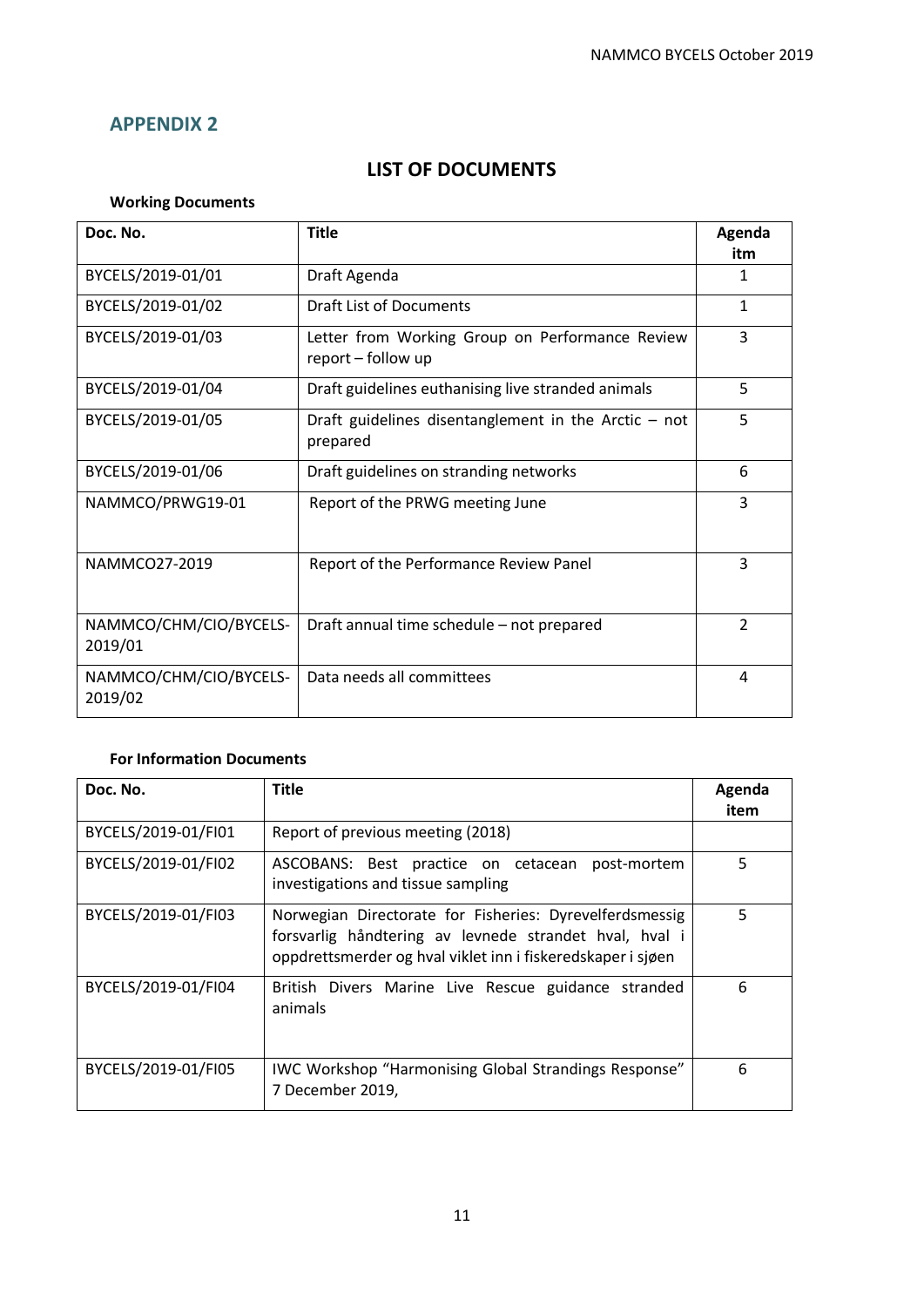## **DATA REQUESTED FROM MEMBER COUNTRIES**

NB CW incerted this note after meeting

#### <span id="page-11-0"></span>**BY-CATCH**

| Country        | <b>Species</b><br>(Common<br>name)                        | <b>Species</b><br>(latin name) | Year/month                                                                        | By-catch | Fishery | <b>Fishing gear</b>                             | Contact | <b>Comments</b> |
|----------------|-----------------------------------------------------------|--------------------------------|-----------------------------------------------------------------------------------|----------|---------|-------------------------------------------------|---------|-----------------|
| FO,GL, IS, NO  |                                                           |                                | YYYY/MM                                                                           | Number   |         | Type of<br><b>Fishing</b><br>gear, FAO<br>codes |         |                 |
|                | Annual agregated total numbers reported by Parties        |                                |                                                                                   |          |         |                                                 |         |                 |
| <b>Column</b>  |                                                           |                                |                                                                                   |          |         |                                                 |         |                 |
| $\overline{A}$ | FO: Faroe Islands, GL: Greenland, IS: Iceland, NO: Norway |                                |                                                                                   |          |         |                                                 |         |                 |
| $\overline{B}$ | Species (common name)                                     |                                |                                                                                   |          |         |                                                 |         |                 |
| $\mathbf c$    | Species (latin name)                                      |                                |                                                                                   |          |         |                                                 |         |                 |
| D              | Year/month if known                                       |                                |                                                                                   |          |         |                                                 |         |                 |
| E              | Total number of bycaught animals                          |                                |                                                                                   |          |         |                                                 |         |                 |
| F              |                                                           |                                |                                                                                   |          |         |                                                 |         |                 |
| G              |                                                           |                                | Sent request to SCBYCATCH to get input on most important fisheries + fishing gear |          |         |                                                 |         |                 |
| H              | Contact details to get more information                   |                                |                                                                                   |          |         |                                                 |         |                 |
|                | Comments                                                  |                                |                                                                                   |          |         |                                                 |         |                 |

#### **SHIPSTRIKE**

| Country        | <b>Species</b><br>(Common<br>name) | <b>Species</b><br>(latin name) | Year/month | Location | <b>Type of</b><br>vessel | Contact | Comments |  |
|----------------|------------------------------------|--------------------------------|------------|----------|--------------------------|---------|----------|--|
| FO. GL. IS. NO |                                    |                                | YYYY/MM    |          | 1, 2, 3, 4               |         |          |  |

Column

FO: Faroe Islands, GL: Greenland, IS: Iceland, NO: Norway<br>Species (common name). If not known, note whale or seal  $\begin{array}{c}\nA \\
B\n\end{array}$ 

Species (latin name)<br>Year/month when observed  $\mathbf{c}$ 

 $\overline{D}$ Name of place

 $\mathsf E$  $\mathbf{r}$ 

vanne or prace.<br>1: Tanker, 2: Cruise ship, 3: Fishing vessel, 4: Other ship explain in comments<br>Contact details to get more information  $\overline{G}$ 

 $\overline{H}$ Comments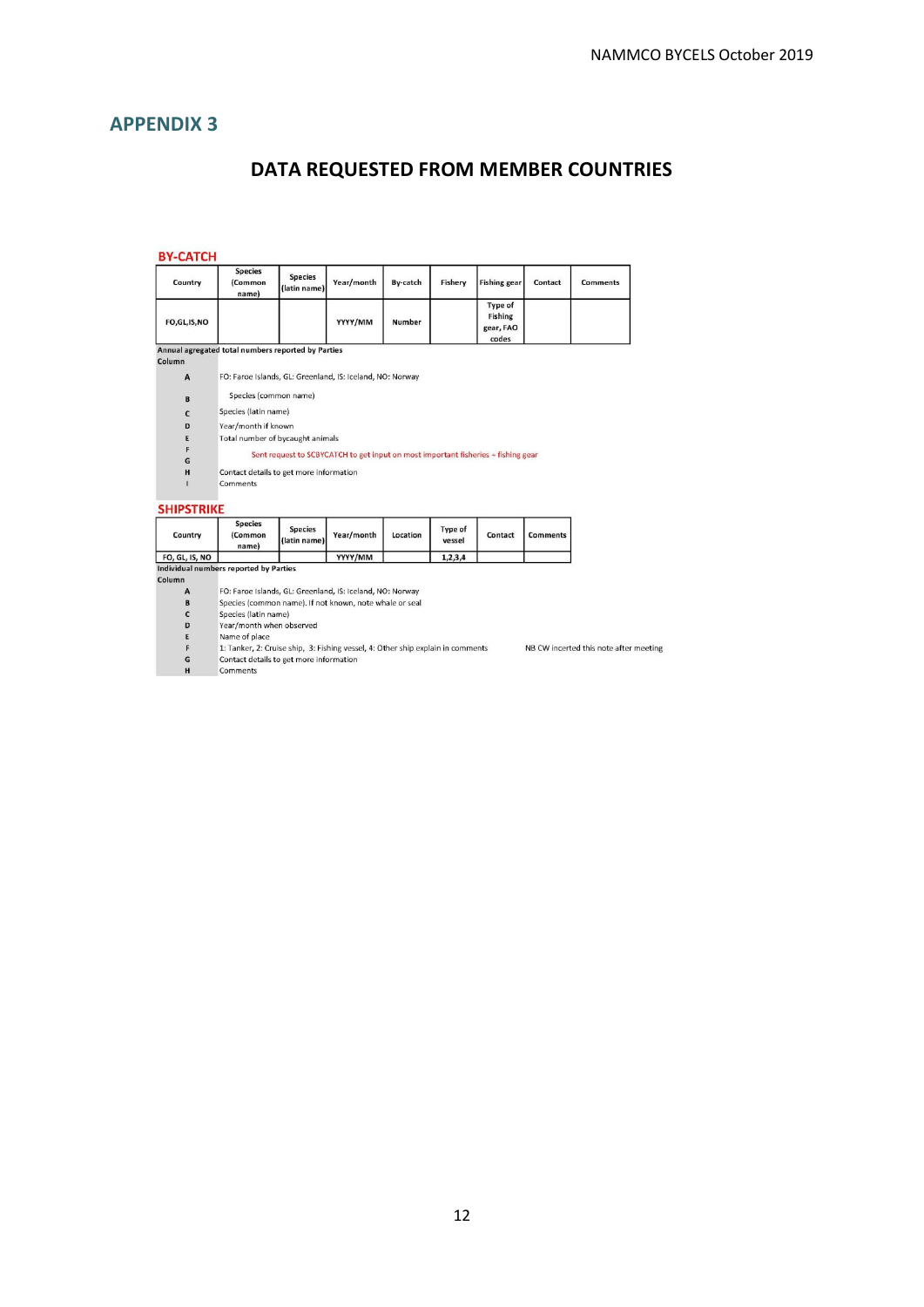| <b>ENTANGLEMENT</b>                                                                                                                                                  |                                                                      |                                                                                                       |                |                      |          |           |                                                                                                                             |         |             |               |                             |                                    |                      |                                   |            |                              |              |         |          |
|----------------------------------------------------------------------------------------------------------------------------------------------------------------------|----------------------------------------------------------------------|-------------------------------------------------------------------------------------------------------|----------------|----------------------|----------|-----------|-----------------------------------------------------------------------------------------------------------------------------|---------|-------------|---------------|-----------------------------|------------------------------------|----------------------|-----------------------------------|------------|------------------------------|--------------|---------|----------|
| Country                                                                                                                                                              | <b>Species</b><br>(Common)<br>name)                                  | Species<br>(latin name)                                                                               | Year/month     | Location             | Latitude | Longitude | Length                                                                                                                      | Sex     | Age class   | <b>Status</b> | <b>Entangled</b><br>by what | <b>Entangled part of</b><br>animal | <b>Disentangeled</b> | <b>Disentanglement</b><br>outcome | Entrapment | <b>Entrapment</b><br>outcome | Selfreieased | Contact | Comments |
| F0, GL, IS, NO                                                                                                                                                       |                                                                      |                                                                                                       | <b>YYYY/MM</b> |                      |          |           | MM.CC                                                                                                                       | 1,2,3,4 | 1,2,3,4     | 1,2           | FAO code                    | 1, 2, 3, 4                         | 1,2,3                | 1, 2, 3                           | 1,2,3      | 1, 2, 3, 4                   | 1,2          |         |          |
| Individual numbers reported by Parties<br>Column                                                                                                                     |                                                                      |                                                                                                       |                |                      |          |           |                                                                                                                             |         |             |               |                             |                                    |                      |                                   |            |                              |              |         |          |
| $\mathbf{A}$                                                                                                                                                         |                                                                      | FO: Faroelslands, GL: Greenland, IS: Iceland, NO: Norway                                              |                |                      |          |           |                                                                                                                             |         |             |               |                             |                                    |                      |                                   |            |                              |              |         |          |
| R                                                                                                                                                                    | Species (common name)                                                |                                                                                                       |                |                      |          |           |                                                                                                                             |         |             |               |                             |                                    |                      |                                   |            |                              |              |         |          |
|                                                                                                                                                                      | Species (latin name)                                                 |                                                                                                       |                |                      |          |           |                                                                                                                             |         |             |               |                             |                                    |                      |                                   |            |                              |              |         |          |
| $\mathbf{D}$                                                                                                                                                         | Year/month if known observed                                         |                                                                                                       |                |                      |          |           |                                                                                                                             |         |             |               |                             |                                    |                      |                                   |            |                              |              |         |          |
|                                                                                                                                                                      | Name of place                                                        |                                                                                                       |                |                      |          |           |                                                                                                                             |         |             |               |                             |                                    |                      |                                   |            |                              |              |         |          |
|                                                                                                                                                                      | Define                                                               |                                                                                                       |                |                      |          |           |                                                                                                                             |         |             |               |                             |                                    |                      |                                   |            |                              |              |         |          |
| G                                                                                                                                                                    | Define                                                               |                                                                                                       |                |                      |          |           |                                                                                                                             |         |             |               |                             |                                    |                      |                                   |            |                              |              |         |          |
| и                                                                                                                                                                    |                                                                      | Estimation M: metre C: centimetre<br>1: female, 2: male, 3: unkown, 4: no information                 |                |                      |          |           |                                                                                                                             |         |             |               |                             |                                    |                      |                                   |            |                              |              |         |          |
|                                                                                                                                                                      |                                                                      | 1: adult, 2: juvenile, 3: calf, 4: no information                                                     |                |                      |          |           |                                                                                                                             |         |             |               |                             |                                    |                      |                                   |            |                              |              |         |          |
|                                                                                                                                                                      | 1: ail ve, 2: dead                                                   |                                                                                                       |                |                      |          |           |                                                                                                                             |         |             |               |                             |                                    |                      |                                   |            |                              |              |         |          |
|                                                                                                                                                                      |                                                                      | FAO codes for the ones they use - confere with WHBYCA-1; gillnet, 2: purseine, 3: trawl,              |                |                      |          |           |                                                                                                                             |         |             |               |                             |                                    |                      |                                   |            |                              |              |         |          |
| M                                                                                                                                                                    |                                                                      |                                                                                                       |                |                      |          |           | 1: mouth/flippers, 2: body, 3: tail, 4: other situation including several or all of the 3 options - describe under comments |         |             |               |                             |                                    |                      |                                   |            |                              |              |         |          |
| $\overline{M}$                                                                                                                                                       |                                                                      | 1: yes, 2: no, 3: partly disentangled                                                                 |                |                      |          |           |                                                                                                                             |         |             |               |                             |                                    |                      |                                   |            |                              |              |         |          |
| $\Omega$                                                                                                                                                             |                                                                      | 1: relased, 2: lost, 3: euthanised                                                                    |                |                      |          |           |                                                                                                                             |         |             |               |                             |                                    |                      |                                   |            |                              |              |         |          |
| $\Omega$                                                                                                                                                             |                                                                      | 1: yes, 2: no, 3: partly entrapped<br>1: relased, 2: lost, 3: euthanised, 4: dead                     |                |                      |          |           |                                                                                                                             |         |             |               |                             |                                    |                      |                                   |            |                              |              |         |          |
|                                                                                                                                                                      | 1: yes, 2: no                                                        |                                                                                                       |                |                      |          |           |                                                                                                                             |         |             |               |                             |                                    |                      |                                   |            |                              |              |         |          |
| $\mathbf{R}$                                                                                                                                                         |                                                                      | Contact details to get more information                                                               |                |                      |          |           |                                                                                                                             |         |             |               |                             |                                    |                      |                                   |            |                              |              |         |          |
|                                                                                                                                                                      | Comments                                                             |                                                                                                       |                |                      |          |           |                                                                                                                             |         |             |               |                             |                                    |                      |                                   |            |                              |              |         |          |
| <b>STRANDINGS</b>                                                                                                                                                    |                                                                      |                                                                                                       |                |                      |          |           |                                                                                                                             |         |             |               |                             |                                    |                      |                                   |            |                              |              |         |          |
|                                                                                                                                                                      |                                                                      |                                                                                                       |                |                      |          |           |                                                                                                                             |         |             |               |                             |                                    |                      |                                   |            |                              |              |         |          |
| Country                                                                                                                                                              | <b>Species</b><br>(Common<br>name)                                   | <b>Species</b><br>(latin name)                                                                        | Year/Month     | Number of<br>animals | Location | Latitude  | Longitude                                                                                                                   | Length  | Sex         | Age class     | Alive                       | <b>Dead Condition</b>              | <b>Sampling</b>      | Tentative cause of<br>stranding   | Contact    |                              |              |         |          |
| FO, GL, IS, NO                                                                                                                                                       |                                                                      |                                                                                                       | YYYY/MM        |                      |          |           |                                                                                                                             | mm.cc   | 1, 2, 3, 4, | 1, 2, 3, 4,   | 1, 2, 3                     | 1, 2, 3, 4,                        | 1, 2, 3              |                                   |            |                              |              |         |          |
| Annual total numbers of stranding events inc. Number of stranded animals or total number of stranded animals in a year reported by Parties<br>Column<br>$\mathbf{A}$ | FO: Faroe<br>Islands, GL<br>Greenland,<br>IS: Iceland,<br>NO: Norway |                                                                                                       |                |                      |          |           |                                                                                                                             |         |             |               |                             |                                    |                      |                                   |            |                              |              |         |          |
| $\mathbf{R}$                                                                                                                                                         | Species (common name)                                                |                                                                                                       |                |                      |          |           |                                                                                                                             |         |             |               |                             |                                    |                      |                                   |            |                              |              |         |          |
| c                                                                                                                                                                    | Species (latin name)                                                 |                                                                                                       |                |                      |          |           |                                                                                                                             |         |             |               |                             |                                    |                      |                                   |            |                              |              |         |          |
| $\mathbf{D}$                                                                                                                                                         |                                                                      | Year/month if known when stranded or observed                                                         |                |                      |          |           |                                                                                                                             |         |             |               |                             |                                    |                      |                                   |            |                              |              |         |          |
| F                                                                                                                                                                    |                                                                      | Number of animals, suggested by SC                                                                    |                |                      |          |           |                                                                                                                             |         |             |               |                             |                                    |                      |                                   |            |                              |              |         |          |
|                                                                                                                                                                      | Name of place                                                        |                                                                                                       |                |                      |          |           |                                                                                                                             |         |             |               |                             |                                    |                      |                                   |            |                              |              |         |          |
| G                                                                                                                                                                    | Define                                                               |                                                                                                       |                |                      |          |           |                                                                                                                             |         |             |               |                             |                                    |                      |                                   |            |                              |              |         |          |
|                                                                                                                                                                      | Define                                                               |                                                                                                       |                |                      |          |           |                                                                                                                             |         |             |               |                             |                                    |                      |                                   |            |                              |              |         |          |
|                                                                                                                                                                      |                                                                      | Estimation M: metre C: centimetre                                                                     |                |                      |          |           |                                                                                                                             |         |             |               |                             |                                    |                      |                                   |            |                              |              |         |          |
|                                                                                                                                                                      |                                                                      | 1: female, 2: male, 3: unkown, 4: no information<br>1: adult, 2: juvenile, 3: calf, 4: no information |                |                      |          |           |                                                                                                                             |         |             |               |                             |                                    |                      |                                   |            |                              |              |         |          |
|                                                                                                                                                                      |                                                                      | 1: refloated, 2: eutanised, 3: left to die                                                            |                |                      |          |           |                                                                                                                             |         |             |               |                             |                                    |                      |                                   |            |                              |              |         |          |
| M                                                                                                                                                                    |                                                                      | 1: fresh, 2: early decomposition, 3: advanced decompostion, 4: bones exposed                          |                |                      |          |           |                                                                                                                             |         |             |               |                             |                                    |                      |                                   |            |                              |              |         |          |
| $\overline{\mathbf{M}}$                                                                                                                                              |                                                                      |                                                                                                       |                |                      |          |           | 1: no sampling, 2: only tissue sampling/pictures taken 3: necropsy - if 2 or 3 give reference in comments                   |         |             |               |                             |                                    |                      |                                   |            |                              |              |         |          |

**14** L. Ho sampling, 2: Unit Ussue sampling pit<br> **0** Describe<br> **19** Contact details to get more information<br> **0** Comments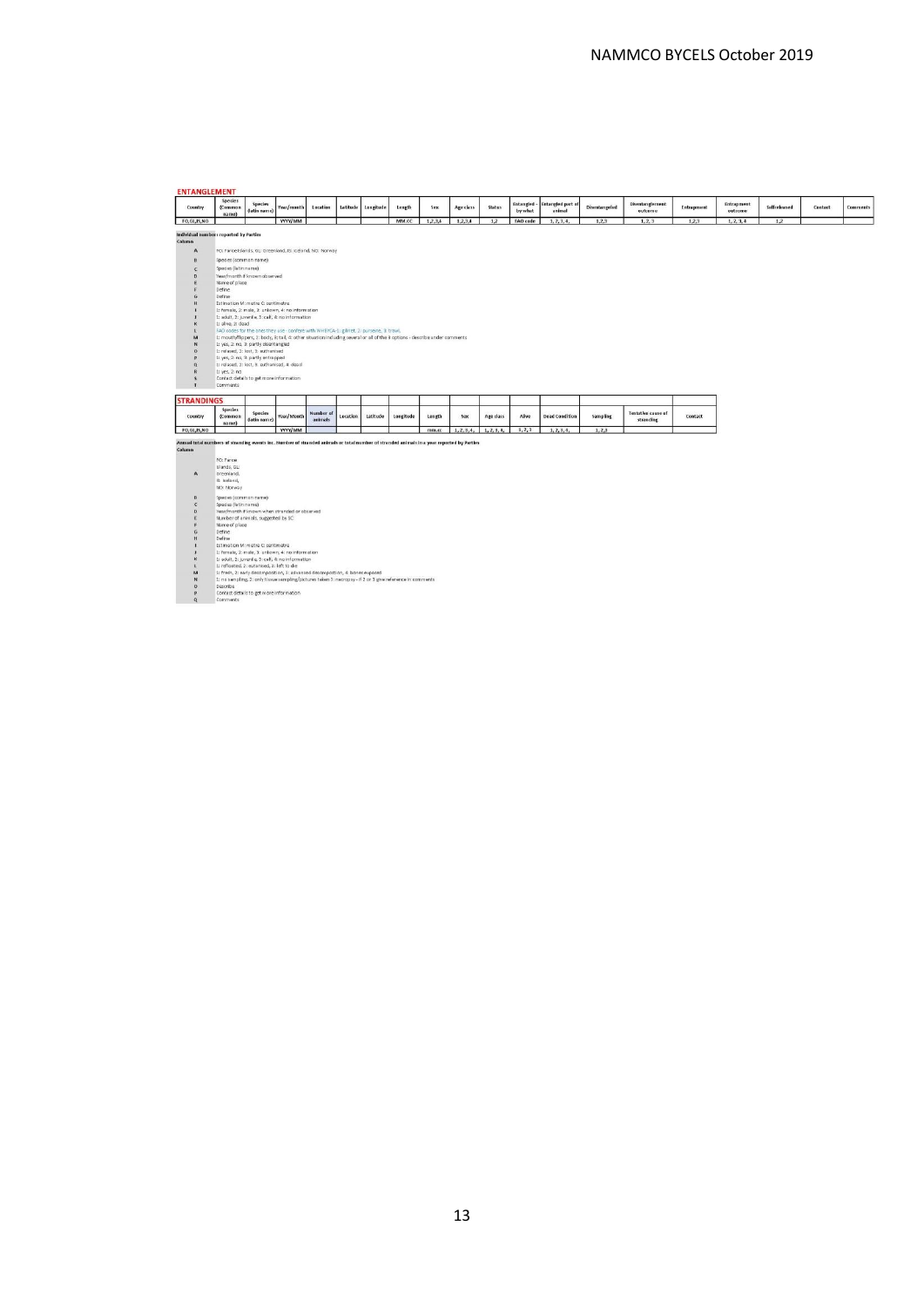## <span id="page-13-0"></span>**GUIDELINES FOR THE EUTHANASIA OF STRANDED CETACEANS**

## 1. **GENERAL PRECAUTIONS**

Definition of euthanasia: *the use of humane techniques to induce the most rapid and painless and distress-free death possible (AVMA 2013)*.

From an animal welfare point the pain and suffering of live stranded cetaceans could be ended by euthanasia and should be considered. These guidelines pertain to such events.

**ALWAYS call the responsible authority. Specify telephone number!! Parties: Identify relevant responsible authority for animal welfare issues related to marine mammals.**

- *Do not act before responsible authorities have been notified, and necessary permission granted*
- *Only authorised personnel should perform euthanasia*
- *Human safety is the 1st priority. A whale may move the tail or pectoral fins with great force*
- *Action (euthanasia, disentanglement or moving of animals) should not be initiated in a hasty manner due to expectations from the public*

A stranded whale is defined as a whale that is laying on land or in shallow water. The general rule is that such animals should be euthanized, and no rescue operation should be conducted.

When a large whale, such as members of the rorqual family (fin whale, minke whale and humpback whale), sperm whale, killer whale or a beaked whale is stranded on the beach or in shallow water it is assumed that they are already sick or weakened for some reason. Due to its weight, attempts to pull the animal out to sea will inflict wounds and injuries. For animal welfare reasons, **the animal should not be pulled out to sea.** It should either be allowed to die on its own or euthanized if it could be done in a responsible manner from an animal welfare perspective.

Responsible euthanasia requires knowledge of the anatomy of the species and which weapons are the most effective. Euthanasia is only responsible when conducted by competent personnel and with suitable weapons.

## 2. **KILLING METHODS**

Stranded whales or whales that are entangled beyond rescue can be killed by explosive grenades, explosives, heavy calibre rifles and drugs. However, methods for the euthanasia of large whales by drugs are not sufficiently developed and should not be used.

#### **2.1 EXPLOSIVES**

Explosive harpoon grenade/penthrite grenade can be used only on large whales out at sea or in shallow waters where it is possible to approach the animal with a vessel with harpoon gun (shooting distance within 10 – 30 meters). In this context, large whales mean all baleen whales plus sperm whale, beaked whale, and killer whale. **The shoot shall be aimed towards the thorax from the side** as shown in figures 1-6. When used correctly the animal will in most instances die immediately.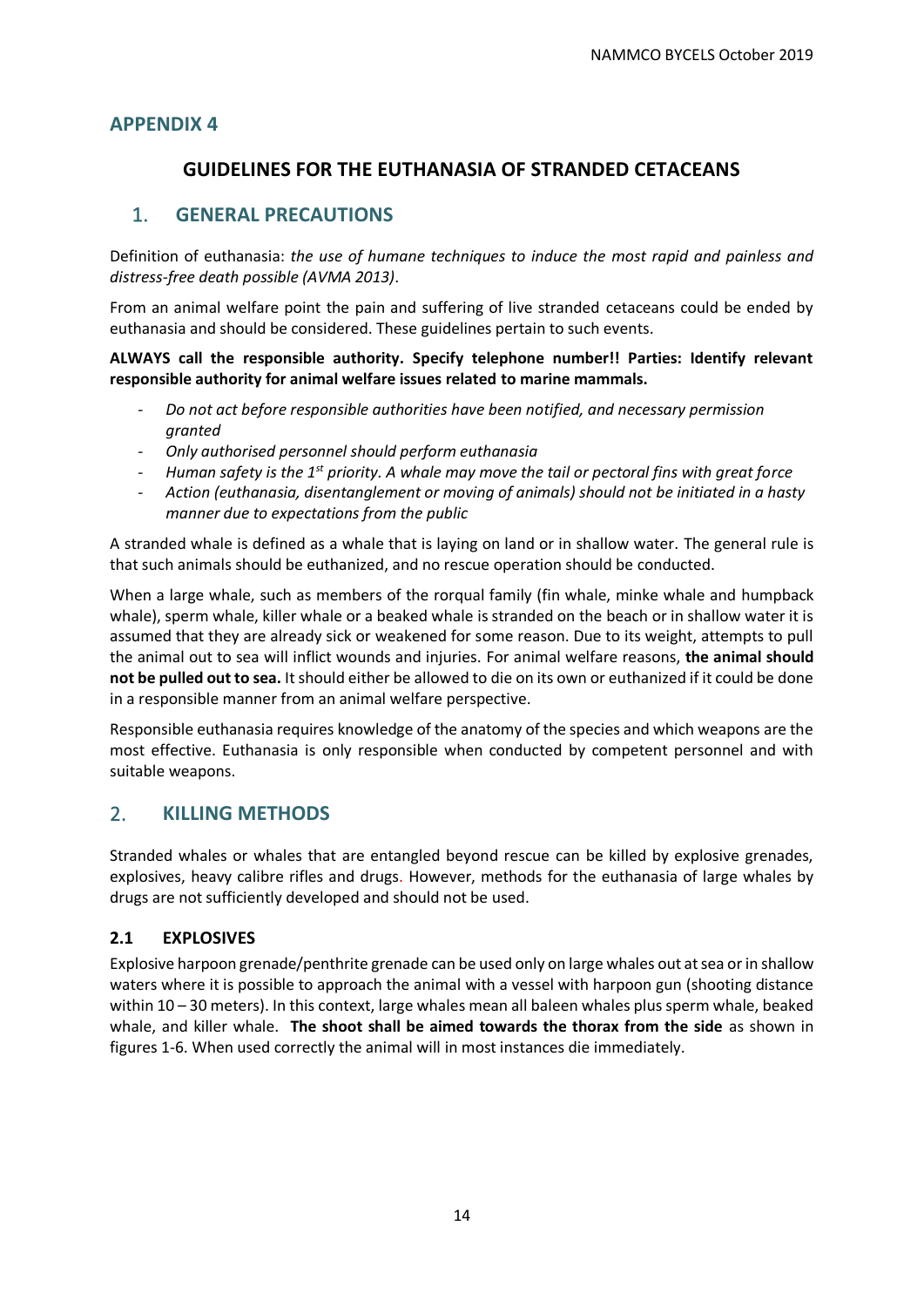

*Fig. 1 Minke whale target area (vital organ area – hatched area) for detonation of harpoon grenade*



*Fig. 2 Fin whale target area (hatched area) for detonation of harpoon grenade*



*Fig. 3 Humpback whale target area (hatched area) for detonation of harpoon grenade*



*Fig. 4. Sperm whale target area (hatched area) for detonation of harpoon grenade.*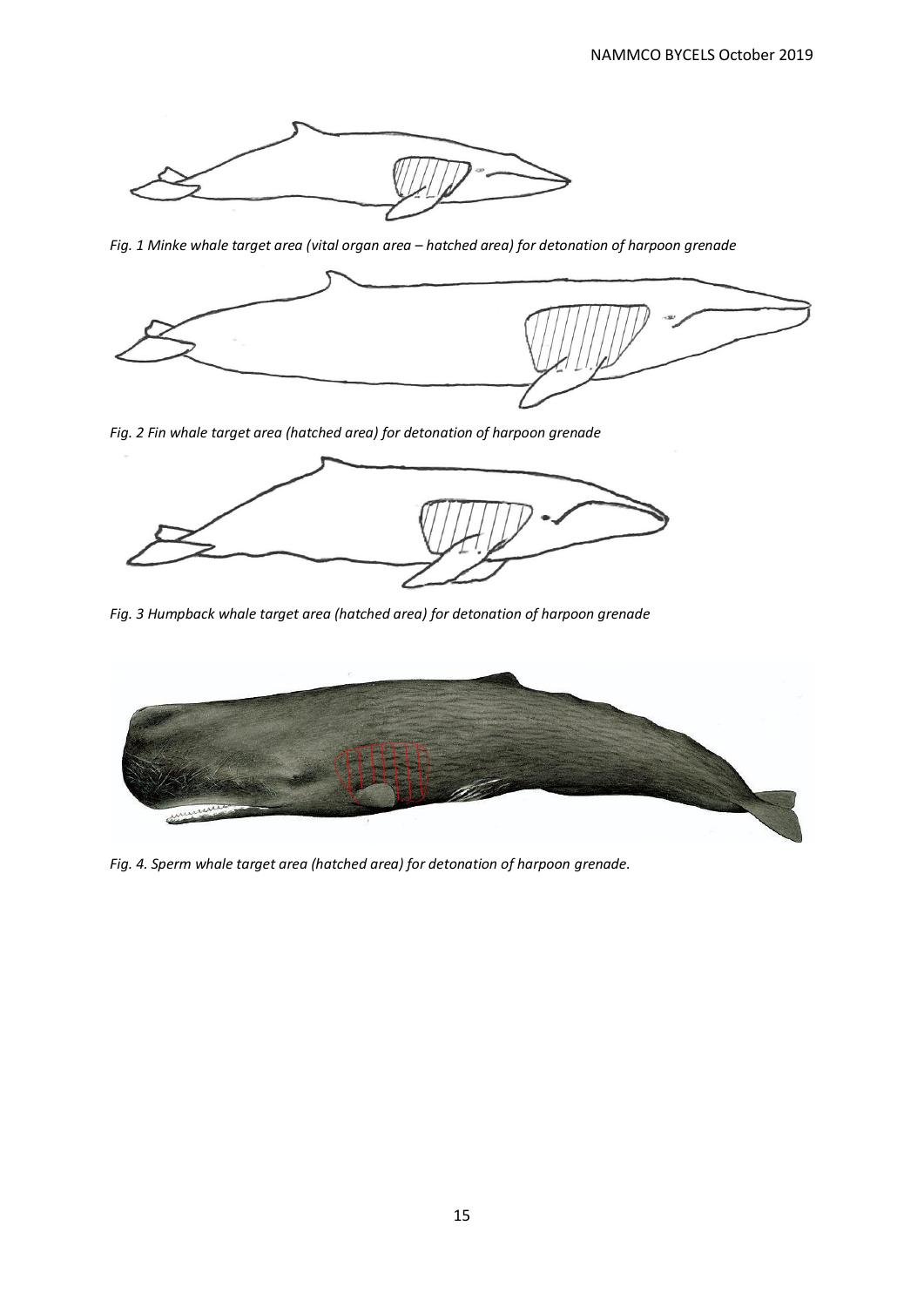

*Fig. 5 Cuvier´s beaked whale target area (hatched area) for detonation of harpoon grenade. Basic illustration from Wikipedia.*



*Fig. 6 Killer whale target area (hatched area) for detonation of harpoon grenade*

#### **2.2 RIFLE**

Rifles may be used to kill several whale species. For smaller toothed whales, such as pilot whales and dolphins, ordinary expanding large game ammunition can be used. For large whales, however, the expanding projectile will most often not be able to penetrate the thick skull and reach the brain. Therefore, expanding ammunition should not be used on large whales.

The recommended ammunition in Norway for large whales is full metal jacket, round-nose bullets in calibre 9.3 mm (.366) and upwards. Norwegian investigations have shown that such ammunition penetrates the skull and reach the brain causing instantaneous loss of consciousness and death in minke whales. Calibre .458 has proven good results in both humpback- and sperm whales.

#### **Aiming/targeting and safety**

- Main rule: aim at the brain or first cervical vertebra
- For animals lying on the side: aim towards the brain from the back side (dorsal side) of the animal
- For animals lying on the belly/with stomach down: position yourself to aim from above towards the brain
- The barrel of the rifle must never be in contact with the animal when the shot is fired! If in contact, the rifle may explode, which may be life threatening for the shooter.
- Be aware of the background the bullet may penetrate the skull and ricocheting represents danger for shooter and personnel.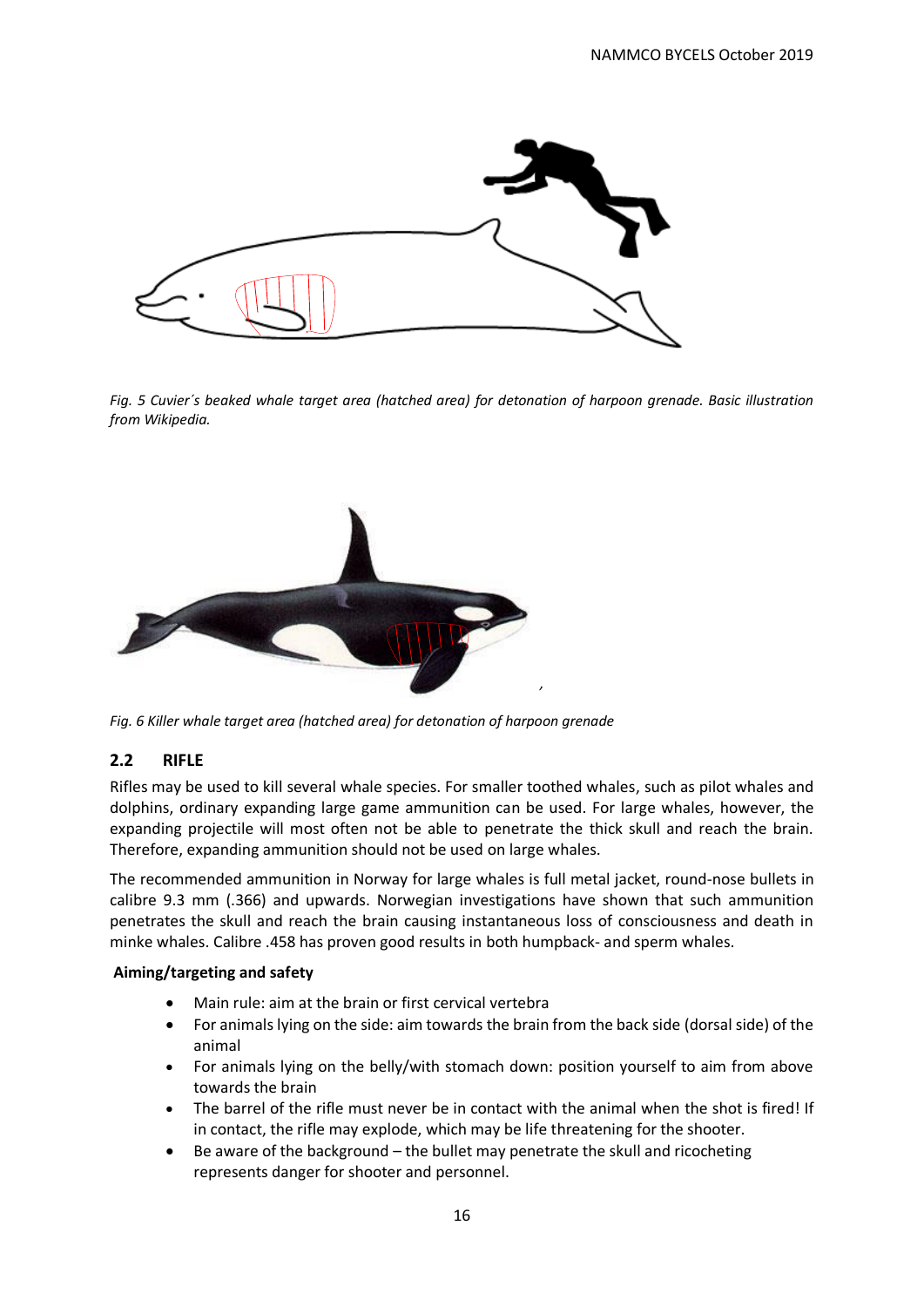## **2.2.1 Baleen whales (minke whale, fin whale and humpback whale)**

#### **Ammunition:**

- Minke whale: full metal jacket, round-nosed bullets calibre 9.3 mm (.366) and larger
- Fin whale and humpback whale: full metal jacket, round nose bullets calibre .458 and larger For the largest whales, it may be necessary to use several shots to make sure the animal is dead.

To hit the brain in these species, the shot should be placed in the middle plane (sagittal plane) along an imaginary projected line that starts at the eye and advances upwards and backwards at the same angle as an imaginary line from front through blowhole and eye (Figure 7.1).







Figure 1 Minke whale head with the brain as seen from the side

Figure 2 Minke whale head with the brain as seen from above

Figure 3 Minke whale head with the characteristic target point for the rifle seen obliquely from the back

*Fig. 7. The brain's location in the minke whale and target sites for gunshot from different positions. (SK Knudsen, H Rud and EO Øen, 1997). Seen from the side, the brain is positioned in a plane mid-way between the eye and dorsal surface of the head. Fig. 1 shows the back edge of the brain laying along a projection on a horizontal line (a) as far behind the eye (b) as the blowhole (c) extends to the front of the eye. The brain of the minke whale is about 20 cm wide, 20 cm long and 15 cm high. The centre of the brain lays about 55 cm behind the blowhole opening in a small (5.5 m) minke whale and about 75 cm behind the blowhole opening in a large (8.5 m) minke whale.*

## **2.2.1.1 Shot from the back side (dorsal side)**

Aim from above directly towards the brain. If the shot is directed from behind, it must be directed obliquely forwards approximately 60 – 80 cm behind the blow hole.

## **2.2.1.2 Shot from the side**

Aim at a point on the imaginary line that goes backwards from the eye and about 20 - 25 cm below the contour of the head.

## **2.2.1.3 Shot from the belly side (ventral side)**

Aim midway between the jaw bones (mandibles) to a point 30 - 50 cm (depending on the size of the whale) behind the eyes. It may be difficult to accurately place the shot.

## **2.2.1.4 Shot to the heart**

If emergency situations, the shot may be aimed to the heart.

Fin whale species: the heart is located underneath the centre of the pectoral fin when the fin is lying into the body.

Humpback whale: the heart is located underneath the front half of the pectoral fin. See figures 1 - 4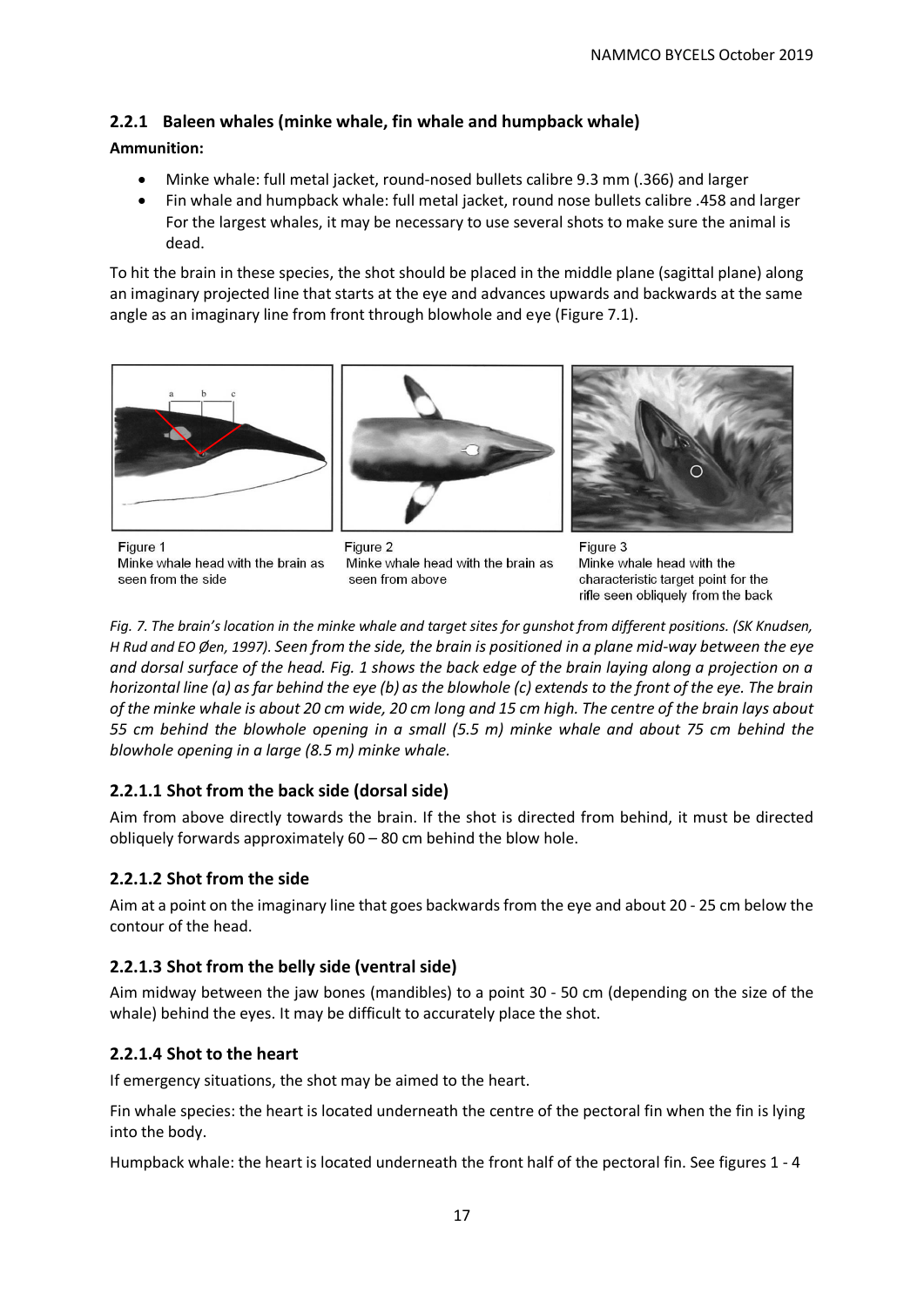## **2.2.1.5 Animal reaction to shot in brain and heart**

Hits in the brain or cervical vertebrae: often the whale will strike one or more times with the tail fluke before the body it is completely relaxed. If the effect is uncertain, the animal should be reshot. When reshooting, the shot may be placed  $10 - 15$  cm in front of or behind the first shot.

Hits to the heart: Usually, the animal will show little reaction to the shot. Unconsciousness and death are caused by the bleedings that occur and are therefore not immediate but will take some time.

#### **2.2.2 Sperm whale**

Use harpoon grenade or rifle of minimum calibre .458 and round-nosed full metal jacket bullet.

The brain is located along an imaginary projected vertical line midway between the eye and anterior contour of the pectoral fin. From the back side (dorsal side) and the ventral side, the shot is directed in the middle plane (sagittal plane) along this imaginary line.

Because of the spermaceti organ in the head, the sperm whale should preferably be shot from the side. The shot is directed at the point of the skull where the vertical line crosses an imaginary horizontal line from the eye. Fig. 8.



*Fig. 8. Sperm whale: location of the brain and rifle shooting instructions from different positions. Illustration: Marcos Oliveira, Nat Drawings, http://natdrawings.blogspot.no/2013\_04\_01\_archive.html Shooting instructions: EO Øen*

#### **2.2.3 Killer whale**

The brain is located approximately right underneath the white spot above the eye. Shot from the side should be directed in the centre of the white spot. Shot from above should be directed in the midline so that it passes through this area – see fig 9.

Use rifles with a minimum calibre of 9.3 mm (.366) and a full metal jacket round-nosed bullet (equivalent to ammunition for minke whales).



*Fig. 9. Killer whale: location of the brain and rifle shooting instructions from different positions. Illustration: [www.regjeringen.no/no/dokument/dep/nfd/veiledninger\\_brosjyrer/2000/fakta-om-hval-inorske](http://www.regjeringen.no/no/dokument/dep/nfd/veiledninger_brosjyrer/2000/fakta-om-hval-inorske-farvann/4/id275084)[farvann/4/id275084](http://www.regjeringen.no/no/dokument/dep/nfd/veiledninger_brosjyrer/2000/fakta-om-hval-inorske-farvann/4/id275084) Shooting instructions: EO Øen*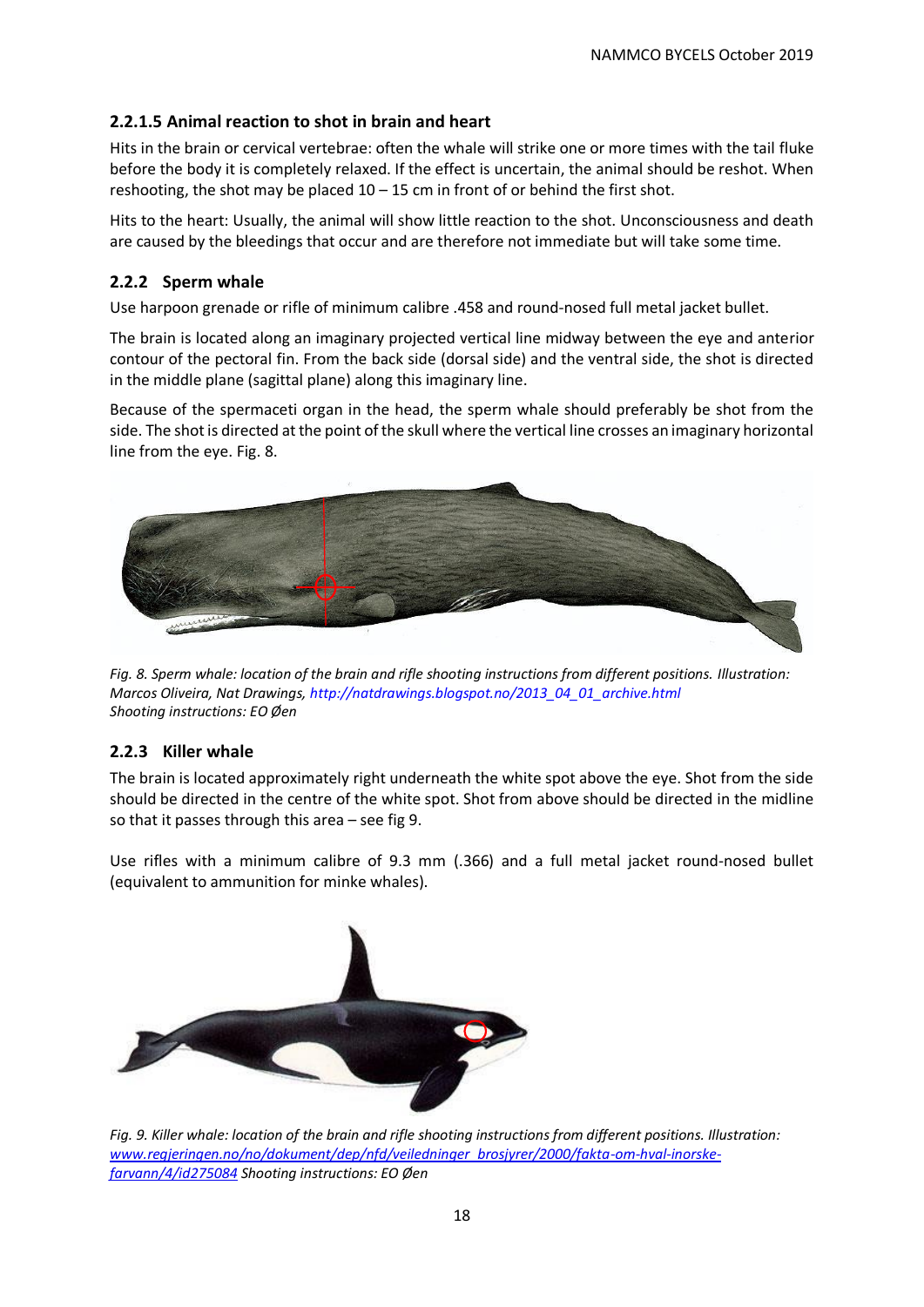## **2.2.4 Other toothed whales**

#### **Ammunition:**

• Pilot whales and dolphins: expanding bullets (hunting ammunition) may be used in calibres e.g. .270, .308, .30.06 or equivalent calibres

In dolphins and harbour porpoise, shotguns with slugs, i.e. lead bullets, may also be used.

In dolphin species the shot should be directed from the blowhole towards an imaginary line through the anterior contour of the pectoral fins (approximately 45 °) – see fig 10.



*Fig. 10. Dolphins: rifle shooting instructions. Shooting instructions: EO Øen Illustration: Lagenorhynchus albirostris © Würtz-Artescienza, CMS nettsider; http://www.cms.int/reports/small\_cetaceans/data/l\_albirostris/l\_albirostris.htm* 

In pilot whales, the shot should be directed in the same angle, approximately  $15 - 20$  cm behind the blowhole - see figure 11.



*Fig. 11 Location of the brain and correct aiming of the rifle shoot (blue arrow). Shooting instructions: EO Øen Illustration: B.Hanusson, J. Olsen*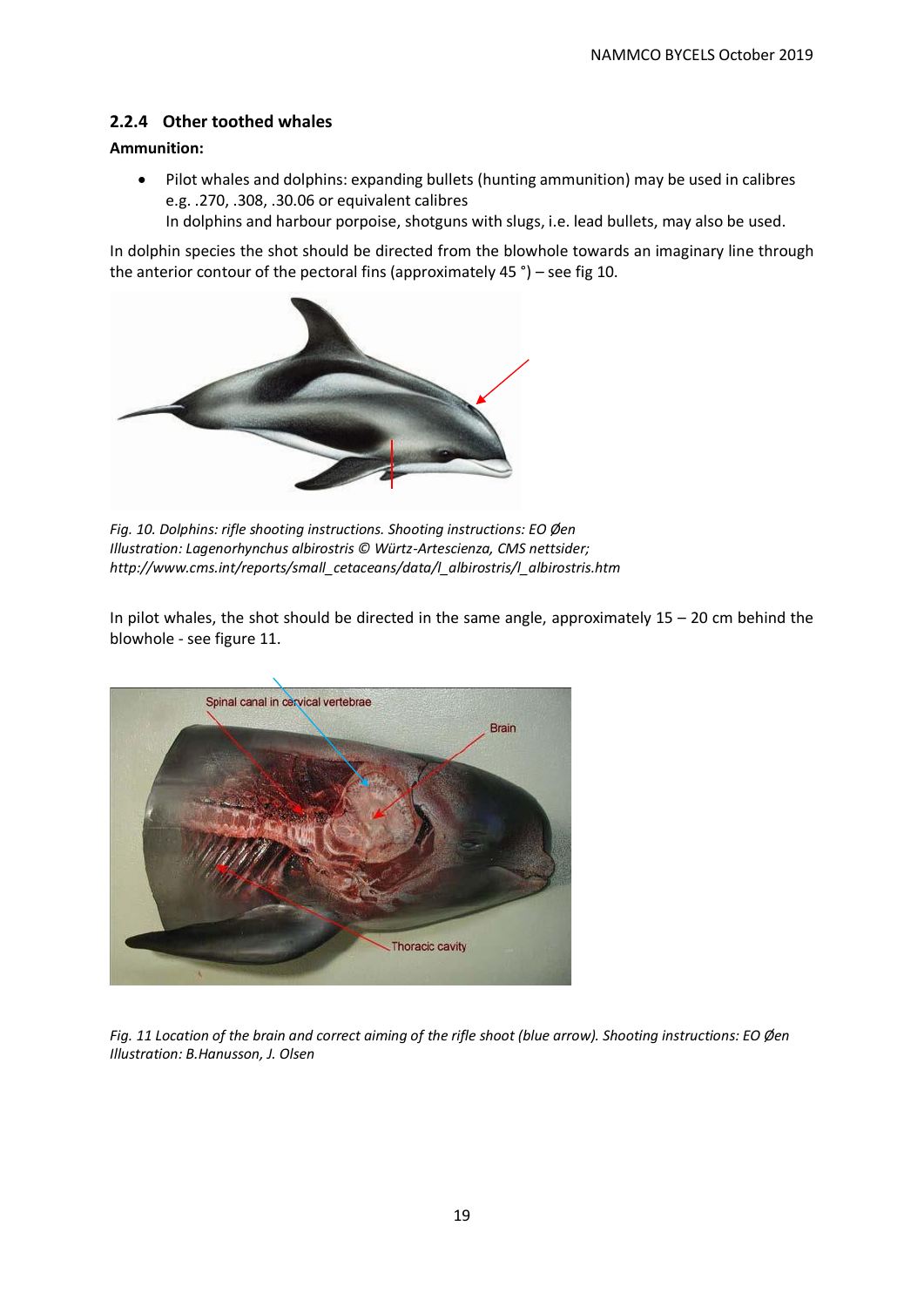## **STRANDING RESPONSE NETWORK**

## <span id="page-19-0"></span>**HOW TO REPORT, WHAT TO REPORT AND WHERE TO STORE THE STRANDING DATA**

#### **ORGANISATION**

• Define relevant coordinating/leading authority (unit and contact person (Ministry/Directorate/Research Institute)) - where to call

It is recommended that the leader/coordinator is a veterinarian or experienced biologist who will be able to assess the situation in order to initiate relevant action (euthanise, possible sampling, who should respond and to what)

• Identify coastal areas (management areas) and volunteer units within each area

Suggestions for volunteers: local zoological/ornithological/nature/animal welfare organisations.

Member Countries to identify possible NGOs or interested persons to be volunteer in the network. Training courses should be arranged for the network of volunteers

If sampling is required, suitable equipment should be stored at sites identified by the member countries.

## **HOW TO REPORT A STRANDING ALIVE OR DEAD FROM THE POINT OF VIEW OF THE PERSON FINDING THE ANIMAL(S)**

To be widely distributed!! Local police station, NGO's local newspapers, radio stations etc, municipality,

Important to remember when approaching a live stranded animal

- Approach the animal calmly and carefully. Keep away from the tail!
- People, dogs and wild animals should be kept at a distance.
- Do not move the animal by pulling on its fins or tail.
- Call coordinator who will ask for further information such as:

#### **Stranding both alive and dead**

- Location and date found
- Species and sex
- Overall length
- Condition of the animal
- Your contact details should further information be needed

Based on this information the Coordinator will decide on further action.

Live strandings: information will be forwarded to relevant task force (as a rule large whales will be euthanised if possible).

Dead strandings / after euthanisation: Sampling according to protocol relevant to the size of the animal or coordinator gives instructions about sampling and further processing of the samples (pathological investigations).